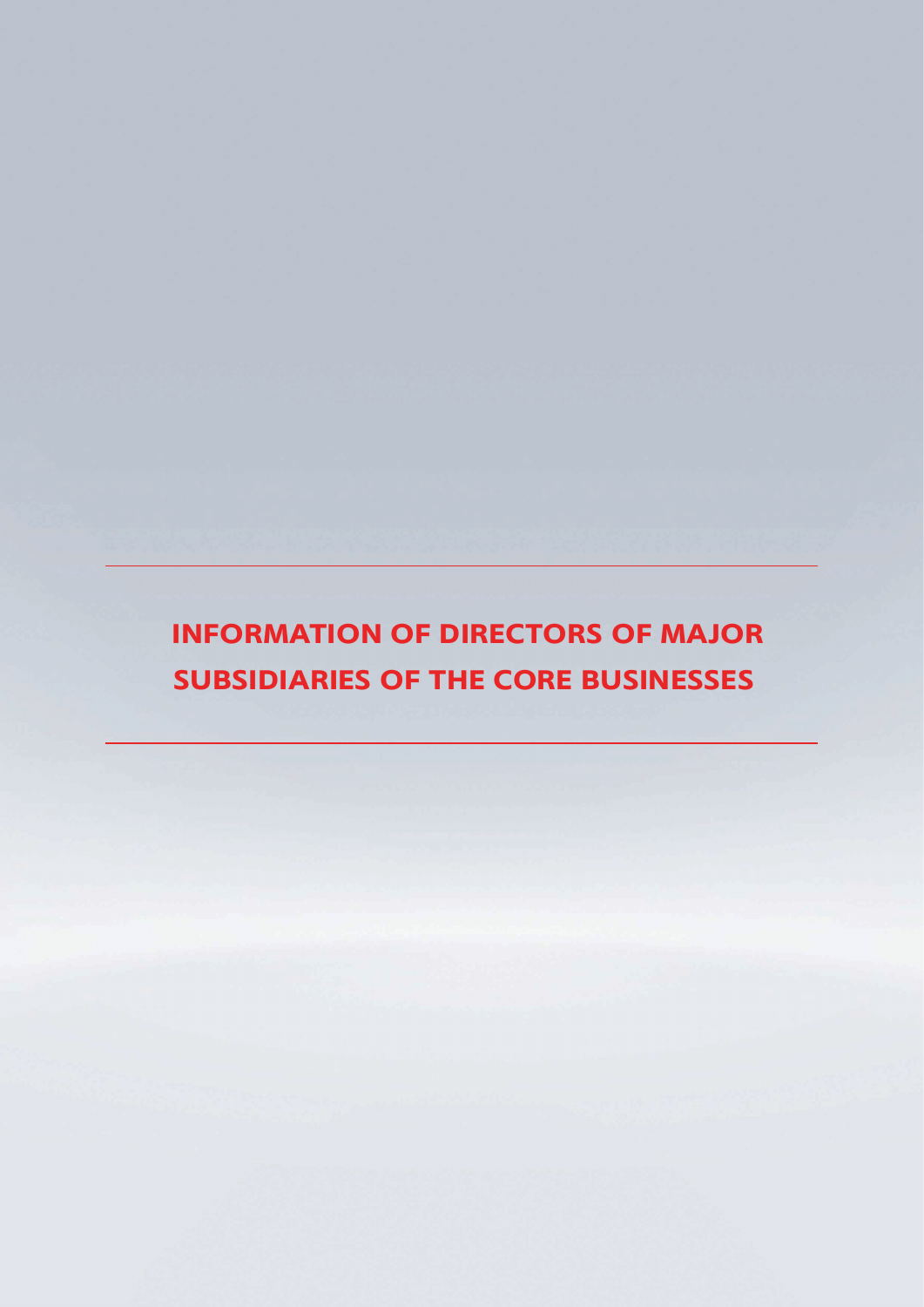#### **Cement-Building Materials Business**

**The Board of Directors SCG Building Materials Company Limited** 

Mr. Roongrote Rangsiyopash Age 57 years

#### **Position •** Director

#### **Education/Training**

- • MBA, Harvard Business School, U.S.A
- • M.S. (Industrial Engineering), University of Texas at Arlington, U.S.A.
- • B.E. (Mining), Chulalongkorn University

#### **Expertise**

...................

- • Core Business or Industry of SCG
- • Other Large Businesses or Industries
- • Global and Regional Organization Management
- • Economics and Investment
- • Policy Setting and Strategic Planning (Global Vision)
- • Foreign Affairs
- • Crisis Management
- • Marketing
- • Domestic or International Marketing (Market Insight)
- • Accounting / Financial Literacy
- • Finance
- • Human Capital Management
- • Environmental, Social & Governance or "ESG"

### **Director Training (1)**

• Directors Accreditation Program (DAP) 2004, Thai Institute of Directors Association

## **Board Member/Management of Other Listed Companies on The Stock Exchange of Thailand**

- Since 2015 Director and President & CEO.
	- The Siam Cement Public Company Limited

## **Position in Other Company/Organization/Institution (20)**

| <b>Since 2015</b> | Member of Fund-Raising Committee        |
|-------------------|-----------------------------------------|
|                   | for Navamindrapobitr 84 <sup>th</sup>   |
|                   | Anniversary Building                    |
|                   | Faculty of Medicine Siriraj Hospital,   |
|                   | Mahidol University                      |
| Since 2015        | Advisory, The Association National      |
|                   | Defence College of Thailand under the   |
|                   | Royal Patronage of His Majesty the King |
| <b>Since 2015</b> | Advisory Director, the National Science |
|                   | and Technology Development Board        |
| Since 2016        | Director, Digital Economy and Society   |
|                   | <b>Preparation Committee</b>            |
| <b>Since 2016</b> | Head of Private Sectors, Joint Public-  |
|                   | Private-People Steering Committee       |
|                   | (People's State) under the Public-      |
|                   | Private Steering Committee for Driving  |

 the Thai Economy E2 Competitive Workforce

- • Since 2016 Council Member, World Business Council for Sustainable Development • Since 2016 Member, Asia Business Council • Since 2016 Committee, Engineer Division of the Anandamahidol Foundation • Since 2016 Director, SCG Foundation • Since 2017 Member, Sub-committee Government Administration System Development for Driving toward 4.0, Office of the Prime Minister • Since 2017 Advisory Director on Industrial and Organizational Phycology, Political System Development Committee • Since 2017 ExecutiveDirector, TheDebsirinSchool Parents-Teacher Association • Since 2018 Member, Public School Educational Innovation Administration Development Committee to support Driving Educational Reform towards Thailand 4.0 Policy • Since 2018 Director, Mrigadayavan Palace Foundation Under the royal patronage of HRH Princess Bejaratana Rajasuda Sirisobhabannavadi • Since 2018 Member, Sub-committee on the Promotion of Social Sector Collaboration, Prince Chakri Award Foundation
- • Since 2018 Honorary Advisor, The Federation of Thai Industries
- Since 2019 the Executive Board on Driving Reformation toward Higher Education, Science, Research and Innovation
- Since 2020 Member, Sub-committee Government
- -
- Administration System Development for Driving toward the future • Since 2020 Member, Sub-committee Evaluate the achievement of operations for development, National Science and Technology Development Agency • Since 2020 National Reform Committee No.13: Culture, Sports, Labor and Human Resource Development,

 Ministry of Tourism and Sports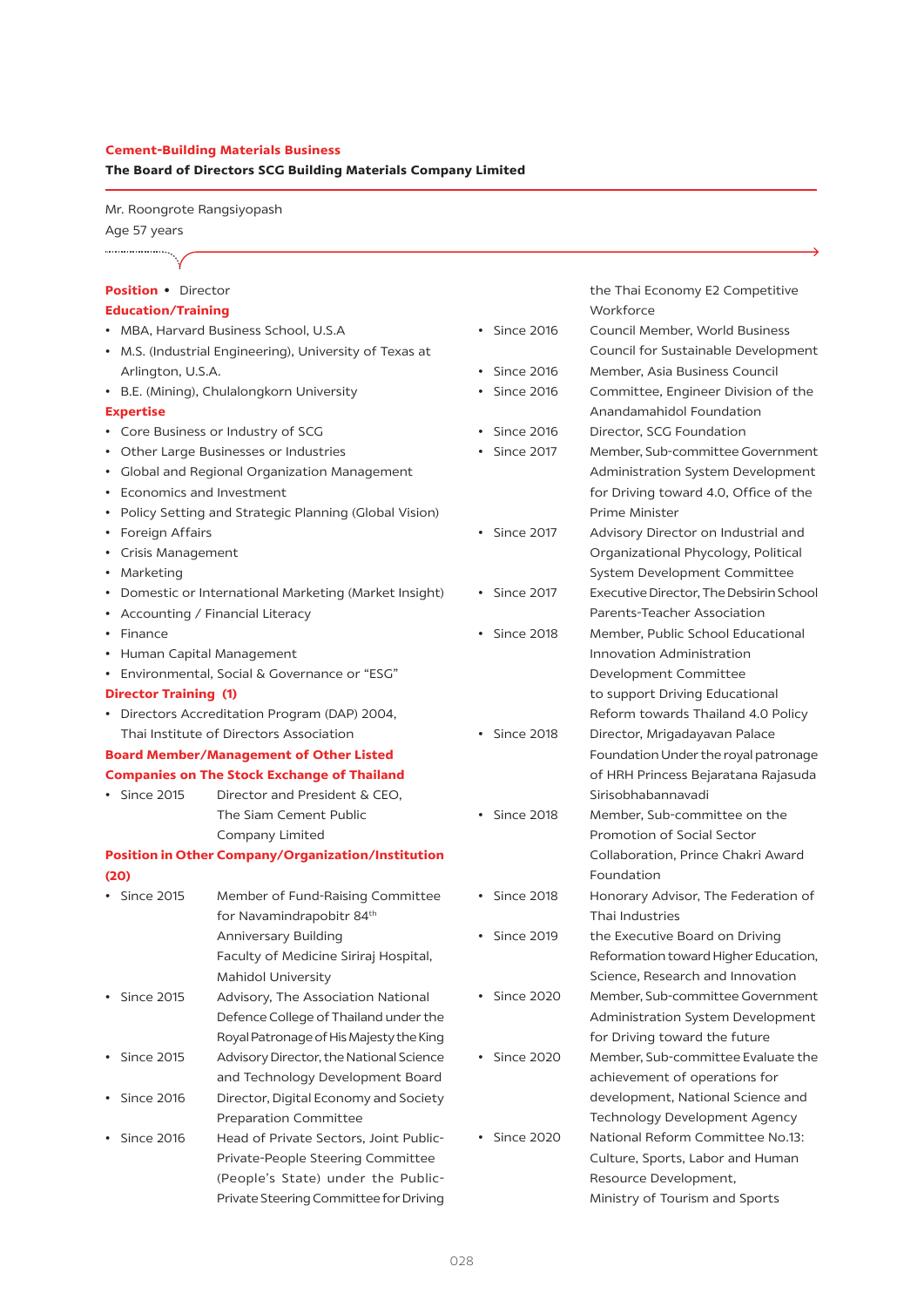#### **Other Position in SCG**

• Chairman of non-listed companies under SCG totaling 7 companies

#### **5-year Past Experiences and/or Remarkable Positions**

| • $2011 - 2015$ | Chairman of the Board of Directors    |
|-----------------|---------------------------------------|
|                 | and Executive Committee.              |
|                 | Thai British Security Printing Public |
|                 | Company Limited                       |
| • $2011 - 2015$ | Chairman, Thai Cane Paper Public      |
|                 | Company Limited                       |
| • $2011 - 2015$ | President, SCG Paper Public           |
|                 | Company Limited                       |
|                 | (currently named as SCG Packaging     |
|                 | Public Company Limited)               |
| • $2012 - 2015$ | Director, Thai Plastic and Chemicals  |
|                 | <b>Public Company Limited</b>         |
| • $2013 - 2014$ | Expert Member, Government Pension     |
|                 | Fund (GPF) Board of Directors         |

| 2013 - 2014                                               | Chairman of Risk Management        |  |
|-----------------------------------------------------------|------------------------------------|--|
|                                                           | Sub-committee, Government Pension  |  |
|                                                           | Fund (GPF)                         |  |
| $\cdot$ 2013 - 2015                                       | Executive Director.                |  |
|                                                           | Giga Impact Initiative Board,      |  |
|                                                           | National Science and Technology    |  |
|                                                           | Development Agency (NSTDA)         |  |
| $-2015$                                                   | Executive Vice President, The Siam |  |
|                                                           | Cement Public Company Limited      |  |
| • $2017 - 2018$                                           | Committee, Steering Committee on   |  |
|                                                           | the Reforming Support for THAILAND |  |
|                                                           | 4.0 Policy                         |  |
| • $2017 - 2019$                                           | Advisory, Chulalongkorn University |  |
|                                                           | Alumni Association                 |  |
| $\cdot$ 2018 - 2019                                       | Advisory, Chulalongkorn University |  |
|                                                           | Engineering Alumni                 |  |
| <b>Family Relationship among Directors and Executives</b> |                                    |  |

#### **Mr. Thammasak Sethaudom**

#### Age 51 years

#### **Position •** Director

#### **Education/Training**

- • Master of Business Administration, London Business School, United Kingdom (Distinction)
- • Bachelor of Engineering, Electrical Engineering, Chulalongkorn University
- • Management Development Program, The Wharton School, The University of Pennsylvania, U.S.A.
- Executive Development Program, Columbia University, U.S.A.
- • Change Management, GE
- • Total Quality Management for Executive, JUSE, Japan
- Marketing for Management, Kellogg School, U.S.A.
- • Certificate for General Bidding Committee, Bidding Law, MPI, Vietnam
- • Leadership Coaching, APM Group
- • Innovation Management Program, Dupont, U.S.A.
- • Orientation Course CFO Focus on Financial Reporting Class 3/2018
- • Advanced Management Program (AMP) Harvard Business School, U.S.A.

#### **Director Training (2)**

- • Directors Accreditation Program (DAP) 159/2019, Thai Institute of Directors Association
- • Directors Certification Program (DCP) 298/2020, Thai Institute of Directors Association

#### **Board Member/Management of Other Listed Companies on The Stock Exchange of Thailand (1)**

• Since 2018 SCG Packaging Public Company Limited

## **Position in Other Company/Organization/Institution (3)**

- Since 2018 Commissioner, PT Chandra Asri Petrochemical Tbk, Indonesia\*
- Since 2019 Committee, Thai Listed Companies Association
- Since 2020 Project Director of Central Bank Digital Currency

Remark: \*Listed in the Stock Exchange of Indonesia

## **Other Positions in SCG**

(None)

• Chairman and director of SCG's subsidiaries, associates and other companies which are non-listed as assigned by the company

#### **5-year Past Experiences and/or Remarkable Positions**

- 2000 2004 eCommerce and eBusiness Manager, Chemicals Business
- 2004 2010 Business Development and Corporate Planning Director, Chemicals Business
- 2008 2012 Deputy General Director, Long Son Petrochemicals Company Limited
- 2012 2018 General Director, Long Son Petrochemicals Company Limited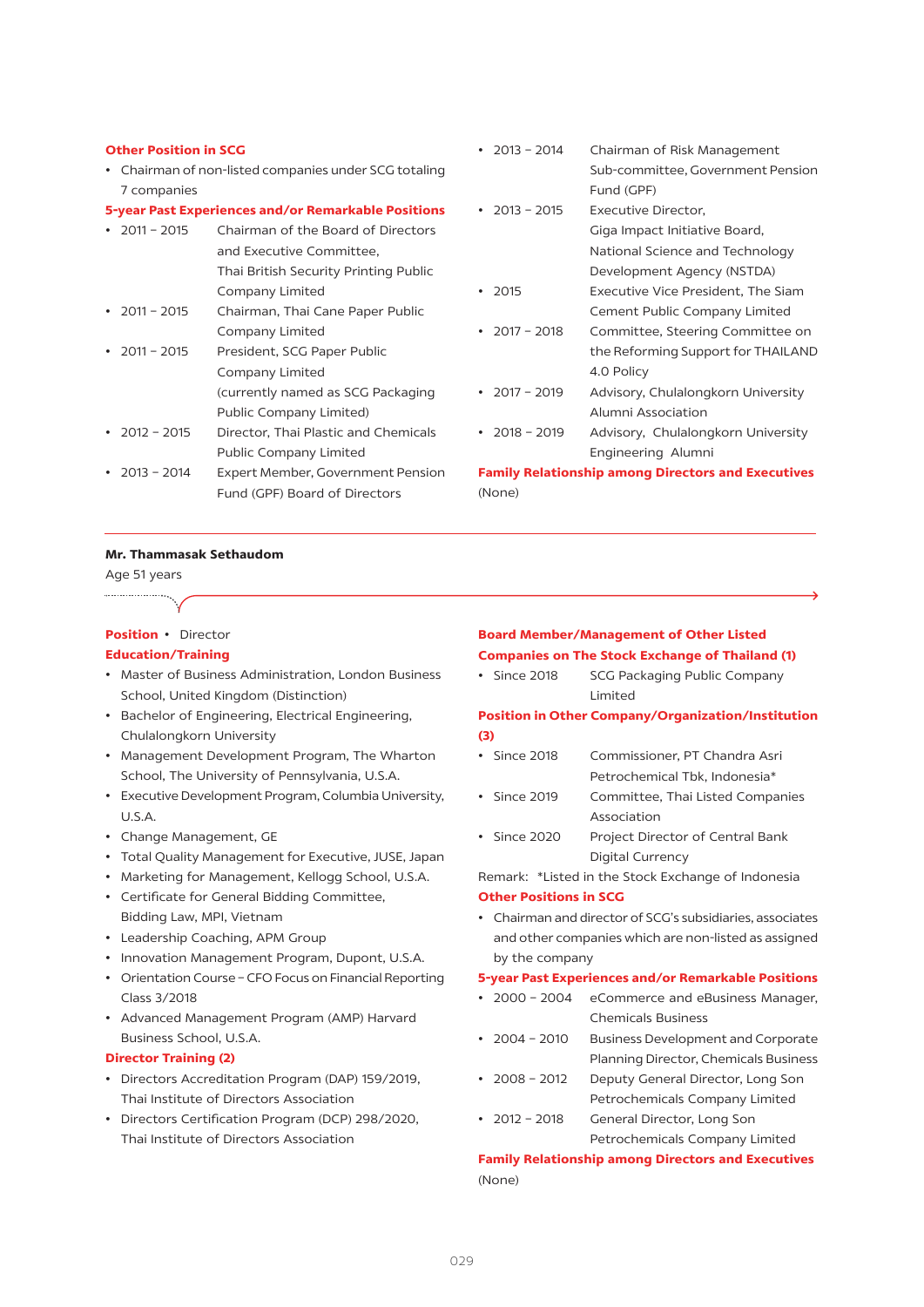#### **Mr. Yuttana Jiamtragan**

Age 57 years

#### **Position •** Director

#### **Education/Training**

- • Master of Business Administration, Assumption University
- • Bachelor of Sciences (Chemistry), Chulalongkorn University
- • Advanced Management Program (AMP), Harvard Business School, U.S.A.

#### **Director Training (1)**

• Director Accreditation Program (DAP), 149/2018 Thai Institute of Directors Association **Board Member/Management of Other Listed** 

## **Companies on The Stock Exchange of Thailand**  (None)

## **Positions in Other Company/Organization/Institution (5)**

- • Since 2015 Advisor, Foundation forthe Promotion of Science and Technology Under the Patronage of His Majesty the King
- Since 2016 Member of the Advisory Committee, Center of Excellence on Environmental Health and Toxicology
- • Since 2016 Director, SCG Foundation
- Since 2020 Director, Royal Bangkok Symphony Orchestra Foundation
- Since 2020 Director, Suan Luang Rama 9 Foundation

## **Other Positions in SCG**

• Chairman and director of SCG's subsidiaries, associates and other companies which are non-listed as assigned by the company

#### **5-year Past Experiences and/or Remarkable Positions**

| $2008 - 2015$                                      | Managing Director, SCG Performance      |
|----------------------------------------------------|-----------------------------------------|
|                                                    | Chemicals Company Limited               |
|                                                    |                                         |
| $2010 - 2013$                                      | Managing Director, SCG Polyolefin       |
|                                                    | Company Limited                         |
| $2011 - 2015$                                      | Business Group Head: Compound &         |
|                                                    | Formulation, Chemicals Business         |
| $2012 - 2016$                                      | Director, The Federation of             |
|                                                    | Thai Industries                         |
| $2012 - 2016$                                      | Honorary Chairman, Plastic Industry     |
|                                                    | Club, The Federation of Thai Industries |
| $2012 - 2016$                                      | Advisor, Thailand Institute of          |
|                                                    | Packaging and Recycling Management      |
|                                                    | for Sustainable Environment (TIPMSE),   |
|                                                    | The Federal of Thai Industries          |
| $2015 - 2019$                                      | Advisor, Thai Bioplastics Industry      |
|                                                    | Association                             |
| 2016 - 2018                                        | Member of the NSTDA Chair Professor     |
|                                                    | Joint Committee, NSTDA Chair            |
|                                                    | <b>Professor Grants</b>                 |
| $2017 - 2019$                                      | Member of the Establishing              |
|                                                    |                                         |
|                                                    | Committee, the Research and Training    |
|                                                    | Center for Supporting Industry          |
|                                                    | 4.0, King Mongkut's University of       |
|                                                    | <b>Technology North Bangkok</b>         |
| $2017 - 2019$                                      | Committee, Thai Listed Companies        |
|                                                    | Association                             |
| $\mathbf{r}$ , and $\mathbf{r}$ , and $\mathbf{r}$ |                                         |

**Family Relationship among Directors and Executives** (None)

#### **Mr. Nithi Patarachoke**

Age 57 years ....................

## **Position** • Director

#### **Education/Training**

- MBA (Finance and Operations Management), University of Chicago, U.S.A.
- • Bachelor of Engineering, Industrial Engineering, Chulalongkorn University
- • Advanced Management Program (AMP), Harvard Business School, U.S.A.

#### **Director Training (1)**

• Directors Accreditation Program (DAP) 140/2017, Thai Institute of Directors Association

## **Board Member/Management of Other Listed Companies on The Stock Exchange of Thailand (3)**

- Since 2012 Director, Siam Global House Public
- Company Limited • Since 2018 Chairman of the Board of Directors, Chairman of the Executive Committee and Member of the Nomination, Remuneration and Corporate Governance Committee, SCG Ceramics Public Company Limited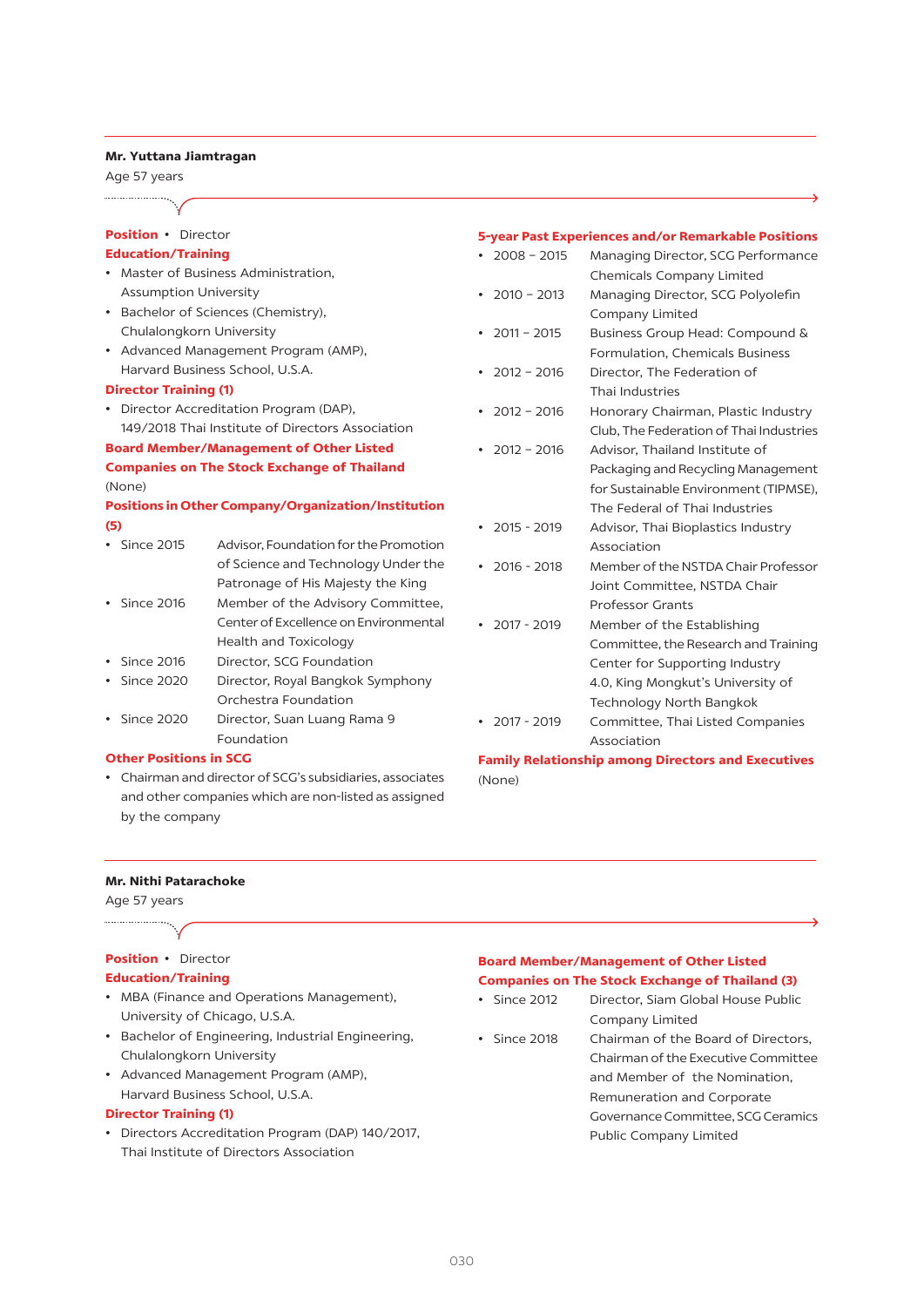• Since 2019 Chairman of the Board of Directors and Chairman of the Executive Committee, Quality Construction Products Public Company Limited

## **Position in Other Company/Organization/Institution (3)**

- Since 2013 Vice Chairman, Thailand Management Association
- Since 2020 Director, Thai-Lao Friendship Association
- • Since 2019 Director, SCG Foundation

#### **Other Positions in SCG**

• Chairman and director of SCG's subsidiaries, associates and other companies which are non-listed as assigned by the company

#### **5-year Past Experiences and/or Remarkable Positions**

- 2005 2010 Corporate Planning Director, The Siam Cement Public Company Limited
- 2010 2013 Managing Director, SCG Logistics Management Company Limited
- 2013 2017 Vice President-Domestic Market. SCG Cement-Building Materials
- • 2014 2018 Director, Asia Cement Public Company Limited
- 2016 2018 Vice Chairman, The Federation of Thai Industries
- 2017 2018 Vice President-Building Products and Distribution Business, Cement-Building Materials Business
- • 2017 2019 Commissioner, PT Kokoh Inti Arebama Tbk, Indonesia\*
- 2018 2020 Director, The Federation of Thai Industries
- 2019 2020 President Commissioner, PT KERAMIKA INDONESIA ASSOSIASI, Tbk.\*
- 2019 2020 President Commissioner. PT KOKOH INTI AREBAMA Tbk.\*

Remark: \*Listed in the Stock Exchange of Indonesia **Family Relationship among Directors and Executives**  (None)

## **Mr. Chana Poomee**

Age 55 years 

# **Position** • Director

## **Education/Training**

- • Honorary Degree, Doctor of Engineering (Industrial Engineering), King Mongkut'sUniversity of Technology North Bangkok
- • Master of Public Health, Sukhothai Thammathirat Open University
- • Bachelor of Engineering, Electrical Engineering, King Mongkut's University of Technology North Bangkok
- • Advanced Management Program (AMP), Harvard Business School, U.S.A.

#### **Director Training (2)**

- • Directors Accreditation Program (DAP) 136/2017, Thai Institute of Directors Association
- • Director Certification Program (DCP) 261/2018, Thai Institute of Directors Association

## **Board Member/Management of Other Listed**

## **Companies on The Stock Exchange of Thailand (1)**

• Since 2019 Directors, Executive Committee, and the Nomination, Remuneration and Corporate Governance Committee, Quality Construction Products Public Company Limited

## **Position in Other Company/Organization/Institution (3)**

• Since 2018 Director, Asia Cement Public Company Limited

- Since 2020 Chairman of Thai Cement Manufacturers Association
- • Since 2020 Director, The Federation of Thai Industries

## **Other Positions in SCG**

• Chairman and director of SCG's subsidiaries, associates and other companies which are non-listed as assigned by the company

#### **5-year Past Experiences and/or Remarkable Positions**

• 2005 - 2007 Managing Director, Kampot Cement Co., Ltd. • 2008 - 2010 Supply Chain Director, SCG Cement Co., Ltd. • 2008 - 2010 Managing Director, SCI Eco Services Co., Ltd. • 2010 - 2013 Energy Director, SCG Cement-Building Materials • 2013 - 2015 Country Director-Myanmar, SCG Cement-Building Materials • 2013 - 2015 Managing Director, ECO Plant Services Company Limited • 2013 - 2014 Managing Director, Mawlamyine Cement Limited • 2014 - 2016 Managing Director, Myanmar CBM Services Company Limited - 2015 - 2017 Vice President-Operations, SCG Cement-Building Materials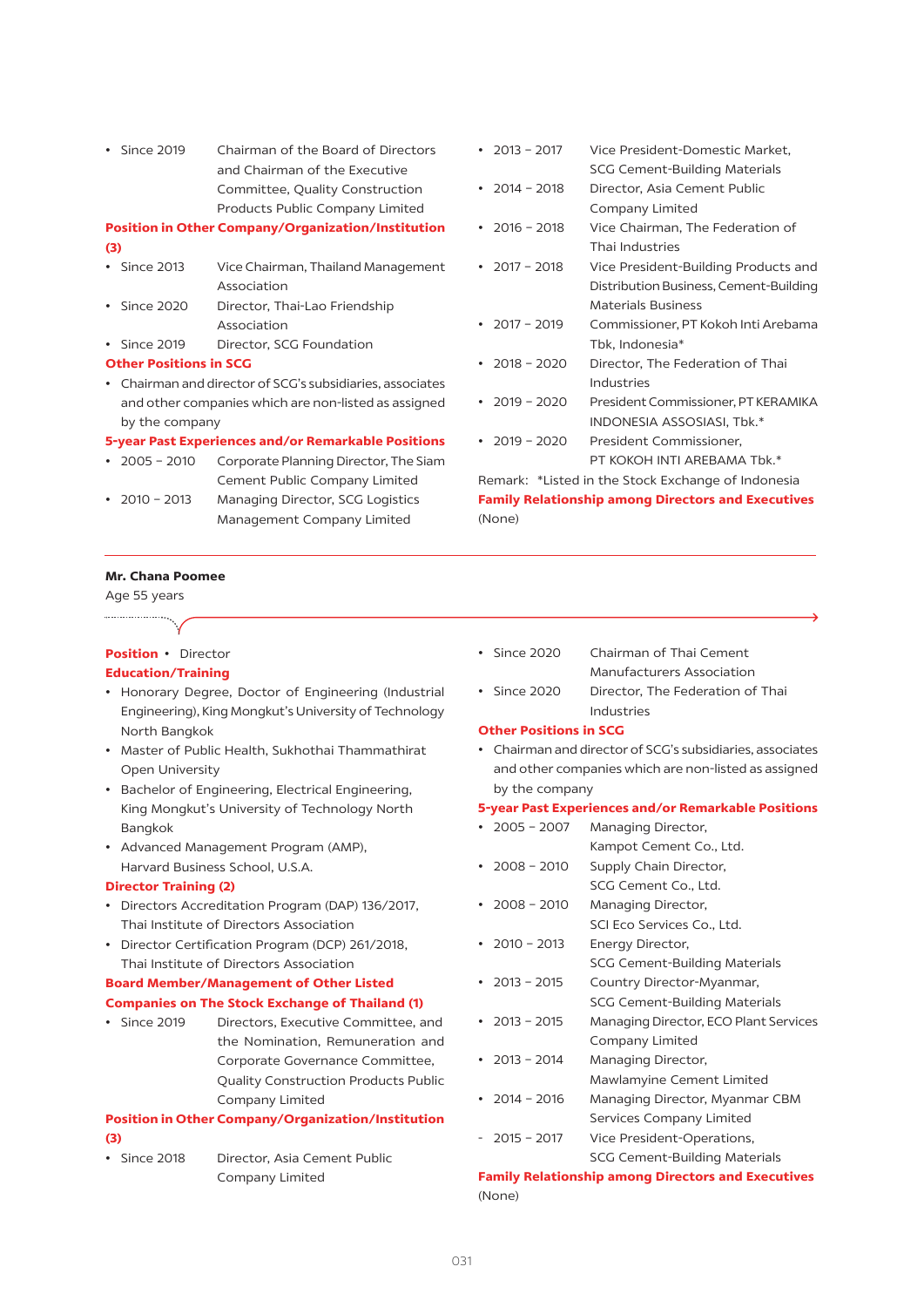#### **Mr. Paramate Nisagornsen**

Age 53 years

## **Position** • Director

## **Education/Training**

- • M.S. Operational Management & Finance, Massachusetts Institute of Technology, U.S.A.
- • Bachelor of Engineering, Electrical Engineering, King Mongkut's University of Technology North Bangkok
- • Advanced Management Program (AMP) Harvard Business School, U.S.A.

### **Director Training (1)**

• Director Certification Program (DCP) 258/2018, Thai Institute of Directors Association

#### **Board Member/Management of Other Listed Companies on The Stock Exchange of Thailand (1)**

• Since 2018 Director, Siam Global House Public Company Limited

## **Position in Other Company/Organization/Institution**  (None)

#### **Other Positions in SCG**

• Chairman and director of SCG's subsidiaries, associates and other companies which are non-listed as assigned by the company

#### **5-year Past Experiences and/or Remarkable Positions**

- 2007 2011 Managing Director, Nawa Plastic Industries Company Limited
- 2011 2012 Business Group Head of Fabricated Products, SCG Chemicals Company Limited
- 2012 2016 Operations Vice President Director, PT. Chandra Asri Petrochemicals Tbk. Indonesia\*
- 2016 2017 Managing Director, Bangkok Synthetics Company Limited

Remark: \*Listed in the Stock Exchange of Indonesia **Family Relationship among Directors and Executives** (None)

## **Mr. Suracha Udomsak**

Age 52 years

## **Position** • Director **Education/Training**

- • PhD. In Chemical Engineering, Texas A&W University
- • Bachelor of Engineering, Chemical Engineering, Chulalongkorn University
- • Advanced Management Program (AMP) Harvard Business School, U.S.A

#### **Director Training**

#### (None)

**Board Member/Management of Other Listed Companies on The Stock Exchange of Thailand**  (None)

## **Positions in Other Company/Organization/Institution (6)**

- • Since 2018 Director, Center of Excellence on Petrochemical and Material, Chulalongkorn University • Since 2018 Advisor, Japan Advanced Institute of
- Science and Technology • Since 2018 Representative of Thai-UK Business
- Leadership Council • Since 2018 Advisor, The Petroleum and Petrochemical College, Chulalongkorn University
- Since 2019 Director, Licensing Executives Society (Thailand)
- Since 2020 Director, The Federation of Thai Industries

#### **Other Positions in SCG**

• Chairman and director of SCG's subsidiaries, associates and other companies which are non-listed as assigned by the company

#### **5-year Past Experiences and/or Remarkable Positions**

- 2004 Deputy Managing Director, Grand Siam Composites Co., Ltd.
- 2007 Managing Director, Thai Polyethylene Co., Ltd.
- 2013 2017 Research and Development Director, Business Group Head - Technology SCG Chemicals Co., Ltd.
- 2018 2019 Research and Development Director, Emerging Business Director, SCG Chemicals Co., Ltd.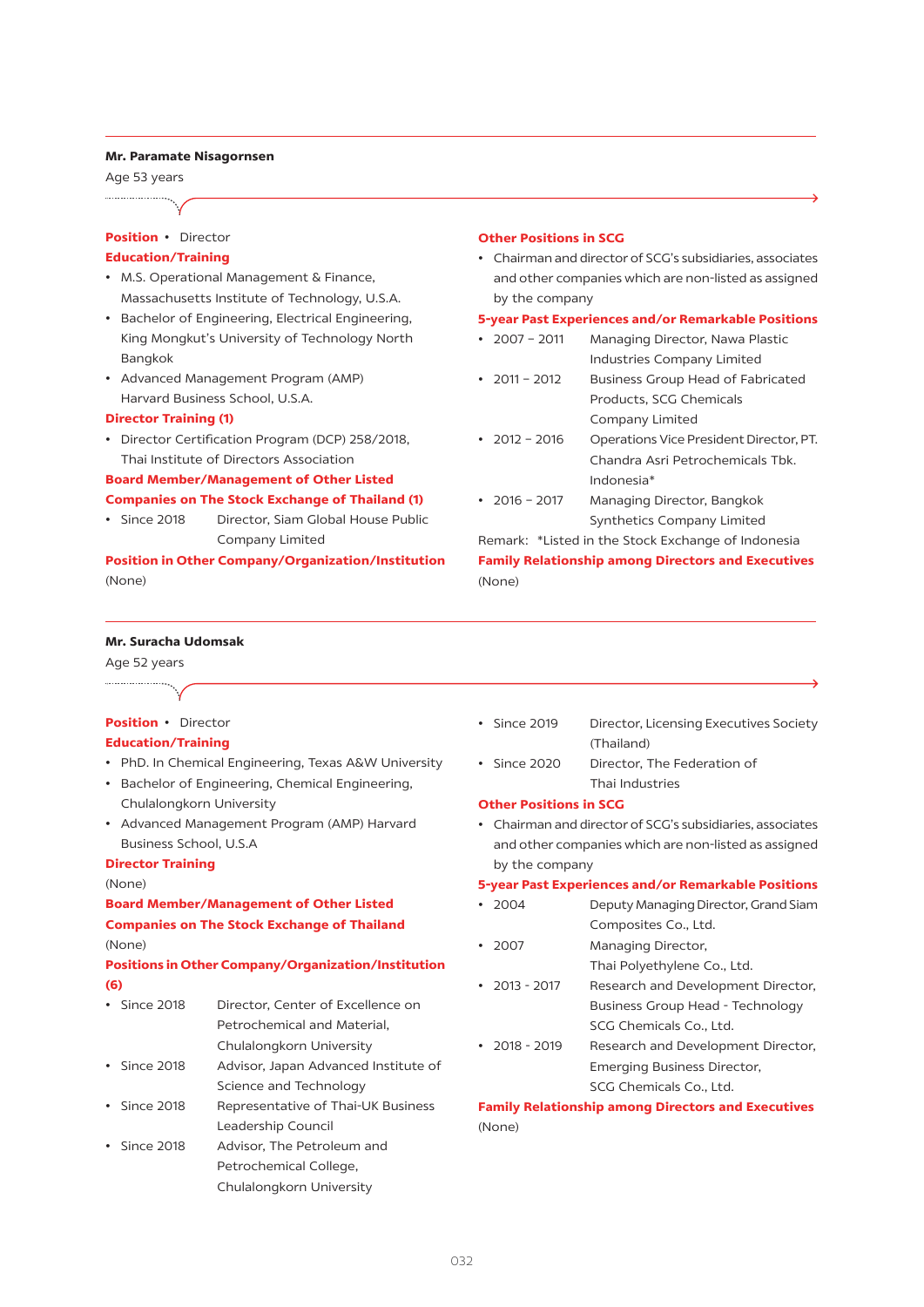## **Chemicals Business**

## **The Board of Directors SCG Chemicals Company Limited**

## **Mr. Roongrote Rangsiyopash**

Age 57 years

| <b>Position</b> • Director   |                                                           | Since 2016              | Head of Private Sectors,                |
|------------------------------|-----------------------------------------------------------|-------------------------|-----------------------------------------|
| <b>Education/Training</b>    |                                                           |                         | Joint Public-Private-People Steering    |
|                              | MBA, Harvard Business School, U.S.A                       |                         | Committee (People's State) under the    |
|                              | M.S. (Industrial Engineering), University of Texas at     |                         | Public-Private Steering Committee for   |
| Arlington, U.S.A.            |                                                           |                         | Driving the Thai Economy E2             |
|                              | • B.E. (Mining), Chulalongkorn University                 |                         | Competitive Workforce                   |
| <b>Expertise</b>             |                                                           | Since 2016<br>$\bullet$ | Council Member, World Business          |
|                              | • Core Business or Industry of SCG                        |                         | Council for Sustainable Development     |
|                              | Other Large Businesses or Industries                      | <b>Since 2016</b>       | Member, Asia Business Council           |
|                              | Global and Regional Organization Management               | <b>Since 2016</b>       | Committee, Engineer Division of the     |
|                              | <b>Economics and Investment</b>                           |                         | Anandamahidol Foundation                |
|                              | Policy Setting and Strategic Planning (Global Vision)     | Since 2016              | Director, SCG Foundation                |
| • Foreign Affairs            |                                                           | <b>Since 2017</b>       | Member, Sub-committee Government        |
| Crisis Management            |                                                           |                         | Administration System Development       |
| Marketing                    |                                                           |                         | for Driving toward 4.0, Office of the   |
|                              | Domestic or International Marketing (Market Insight)      |                         | Prime Minister                          |
|                              | Accounting / Financial Literacy                           | • Since 2017            | Advisory Director on Industrial and     |
| Finance                      |                                                           |                         | Organizational Phycology,               |
|                              | • Human Capital Management                                |                         | Political System Development            |
|                              | Environmental, Social & Governance or "ESG"               |                         | Committee                               |
| <b>Director Training (1)</b> |                                                           | Since 2017<br>$\bullet$ | Executive Director, The Debsirin School |
|                              | • Directors Accreditation Program (DAP) 2004,             |                         | Parents-Teacher Association             |
|                              | Thai Institute of Directors Association                   | Since 2018<br>$\bullet$ | Member, Public School Educational       |
|                              | <b>Board Member/Management of Other Listed</b>            |                         | Innovation Administration               |
|                              | <b>Companies on The Stock Exchange of Thailand</b>        |                         | Development Committee                   |
| $\cdot$ Since 2015           | Director and President & CEO,                             |                         | to support Driving Educational Reform   |
|                              | The Siam Cement Public                                    |                         | towards Thailand 4.0 Policy             |
|                              | Company Limited                                           | • Since 2018            | Director, Mrigadayavan Palace           |
|                              | <b>Position in Other Company/Organization/Institution</b> |                         | Foundation Under the royal patronage    |
| (20)                         |                                                           |                         | of HRH Princess Bejaratana Rajasuda     |
| • Since 2015                 | Member of Fund-Raising Committee                          |                         | Sirisobhabannavadi                      |
|                              | for Navamindrapobitr 84th                                 | Since 2018              | Member, Sub-committee on the            |
|                              | <b>Anniversary Building</b>                               |                         | Promotion of Social Sector              |
|                              | Faculty of Medicine Siriraj Hospital,                     |                         | Collaboration, Prince Chakri Award      |
|                              | Mahidol University                                        |                         | Foundation                              |
| $\cdot$ Since 2015           | Advisory, The Association National                        | <b>Since 2018</b>       | Honorary Advisor, The Federation of     |
|                              | Defence College of Thailand under the                     |                         | Thai Industries                         |
|                              | Royal Patronage of His Majesty the King                   | • Since 2019            | the Executive Board on Driving          |
| • Since 2015                 | Advisory Director, the National Science                   |                         | Reformation toward Higher Education,    |
|                              | and Technology Development Board                          |                         | Science, Research and Innovation        |
| • Since 2016                 | Director, Digital Economy and Society                     | Since 2020<br>$\bullet$ | Member, Sub-committee Government        |
|                              | <b>Preparation Committee</b>                              |                         | Administration System Development       |

 for Driving toward the future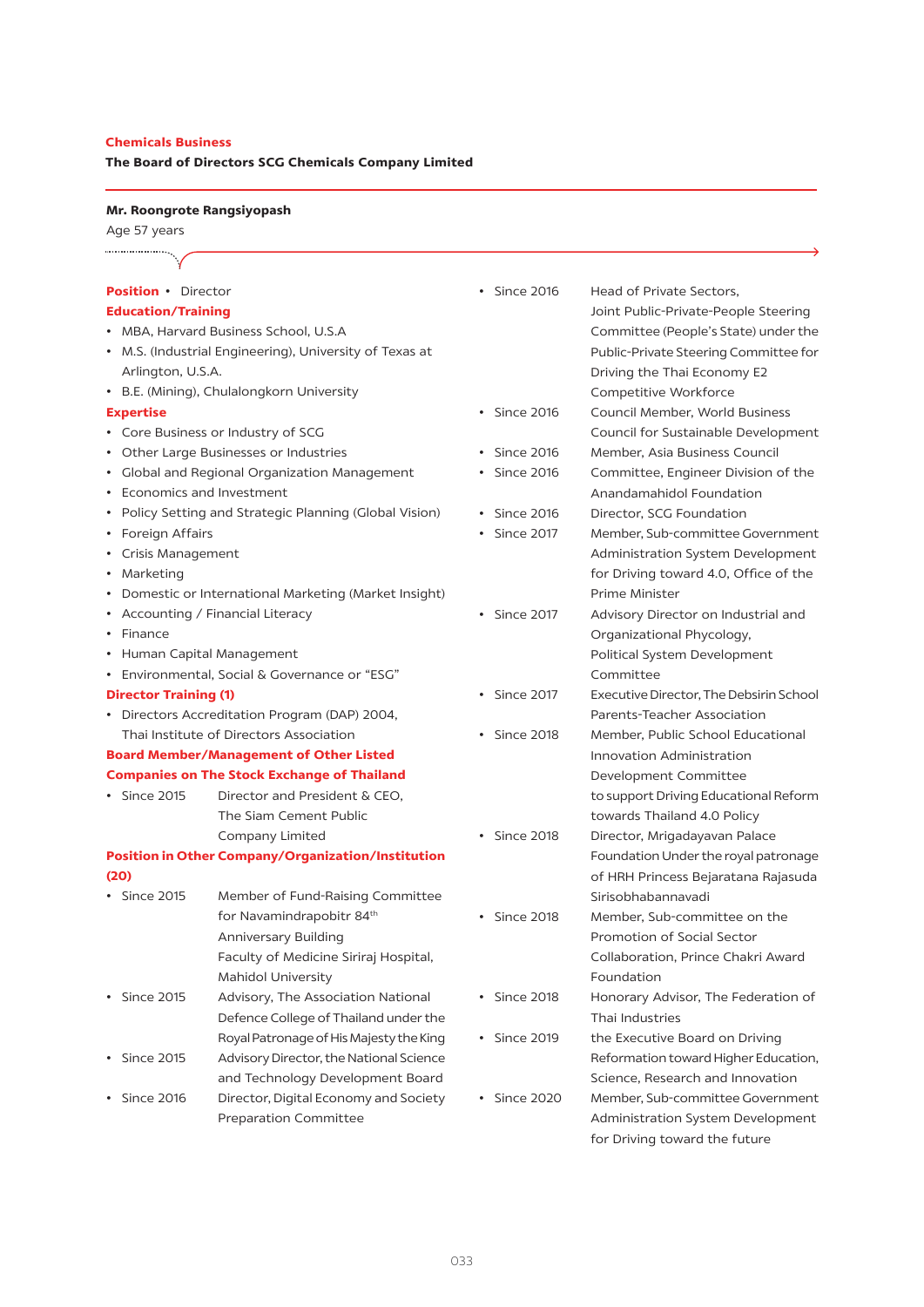- • Since 2020 Member, Sub-committee Evaluate the achievement of operations for development, National Science and Technology Development Agency
- Since 2020 National Reform Committee No.13: Culture, Sports, Labor and Human Resource Development, Ministry of Tourism and Sports

#### **Other Position in SCG**

• Chairman of non-listed companies under SCG totaling 7 companies

#### **5-year Past Experiences and/or Remarkable Positions**

| $\cdot$ 2011 - 2015 | Chairman of the Board of Directors    |
|---------------------|---------------------------------------|
|                     | and Executive Committee,              |
|                     | Thai British Security Printing Public |
|                     | Company Limited                       |
| • $2011 - 2015$     | Chairman, Thai Cane Paper Public      |
|                     | Company Limited                       |
| • $2011 - 2015$     | President, SCG Paper Public           |
|                     | Company Limited                       |
|                     | (currently named as SCG Packaging     |
|                     | Public Company Limited)               |

| $2012 - 2015$ | Director, Thai Plastic and Chemicals   |
|---------------|----------------------------------------|
|               | Public Company Limited                 |
| $2013 - 2014$ | Expert Member, Government Pension      |
|               | Fund (GPF) Board of Directors          |
| $2013 - 2014$ | Chairman of Risk Management            |
|               | Sub-committee, Government Pension      |
|               | Fund (GPF)                             |
| $2013 - 2015$ | Executive Director, Giga Impact        |
|               | Initiative Board, National Science and |
|               | Technology                             |
|               | Development Agency (NSTDA)             |
| 2015          | Executive Vice President, The Siam     |
|               | Cement Public Company Limited          |
| $2017 - 2018$ | Committee, Steering Committee on       |
|               | the Reforming Support for THAILAND     |
|               | 4.0 Policy                             |
| $2017 - 2019$ | Advisory, Chulalongkorn University     |
|               | Alumni Association                     |
| $2018 - 2019$ | Advisory, Chulalongkorn University     |

 Engineering Alumni

**Family Relationship among Directors and Executives**  (None)

#### **Mr. Thammasak Sethaudom**

Age 51 years

....................

## **Position** • Director

#### **Education/Training**

- • Master of Business Administration, London Business School, United Kingdom (Distinction)
- • Bachelor of Engineering, Electrical Engineering, Chulalongkorn University
- • Management Development Program, The Wharton School, The University of Pennsylvania, U.S.A.
- Executive Development Program, Columbia University, U.S.A.
- • Change Management, GE
- • Total Quality Management for Executive, JUSE, Japan
- Marketing for Management, Kellogg School, U.S.A. • Certificate for General Bidding Committee,
- Bidding Law, MPI, Vietnam
- • Leadership Coaching, APM Group
- • Innovation Management Program, Dupont, U.S.A.
- • Orientation Course CFO Focus on Financial Reporting Class 3/2018
- • Advanced Management Program (AMP) Harvard Business School, U.S.A.

#### **Director Training (2)**

- • Directors Accreditation Program (DAP) 159/2019, Thai Institute of Directors Association
- • Directors Certification Program (DCP) 298/2020, Thai Institute of Directors Association

## **Board Member/Management of Other Listed Companies on The Stock Exchange of Thailand (1)**

• Since 2018 SCG Packaging Public Company Limited

## **Position in Other Company/Organization/Institution (3)**

- • Since 2018 Commissioner, PT Chandra Asri Petrochemical Tbk, Indonesia\*
- Since 2019 Committee, Thai Listed Companies Association
- Since 2020 Project Director of Central Bank Digital Currency

Remark: \*Listed in the Stock Exchange of Indonesia

## **Other Positions in SCG**

• Chairman and director of SCG's subsidiaries, associates and other companies which are non-listed as assigned by the company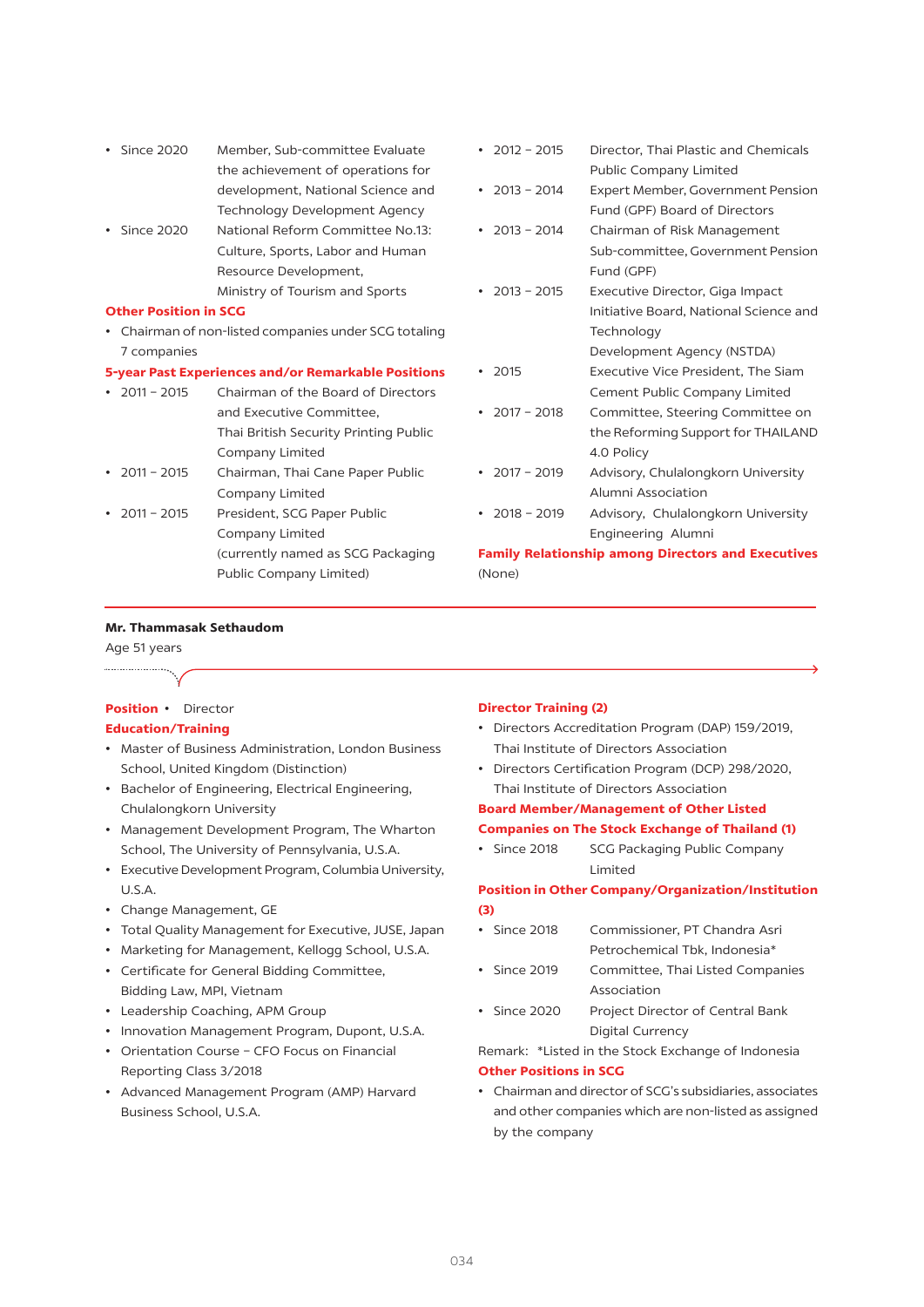#### **5-year Past Experiences and/or Remarkable Positions**

- 2000 2004 eCommerce and eBusiness Manager, Chemicals Business
- • 2004 2010 Business Development and Corporate Planning Director, Chemicals Business
- 2008 2012 Deputy General Director, Long Son Petrochemicals Company Limited

#### **Mr. Tanawong Areeratchakul**

Age 57 years

#### **Position** • Director

#### **Education/Training**

- • Bachelor of Engineering, Electrical Engineering, King Mongkut's Institute of Technology Thonburi
- • Advanced Management Program (AMP), Harvard Business School, U.S.A.

#### **Director Training (1)**

• Director Accreditation Program (DAP) 149/2018, Thai Institute of Directors Association

## **Board Member/Management of Other Listed Companies on The Stock Exchange of Thailand (1)**

• Since 2015 SCG Packaging Public Company Limited

## **Position in Other Company/Organization/Institution (5)**

- • Since 2019 President Commissioner, PT Fajar Surya Wisesa Tbk.\*
- Since 2019 Commissioner, PT Chandra Asri Petrochemical Tbk.\*
- Since 2017 Director, SCG Foundation
- • Since 2018 Subcommittee, Royal Project Foundation

• 2012 – 2018 General Director, Long Son Petrochemicals Company Limited **Family Relationship among Directors and Executives**

(None)

• Since 2020 Chairman of PTIT Refining and Petrochemical Standing Committee, Petroleum Institute of Thailand

Remark: \*Listed in the Stock Exchange of Indonesia **Other Positions in SCG**

• Chairman and director of SCG's subsidiaries, associates and other companies which are non-listed as assigned by the company

#### **5-year Past Experiences and/ or Remarkable Positions**

- 2007 2010 Managing Director, Rayong Olefins Company Limited • 2008 - 2012 General Director, Long Son Petrochemicals Company Limited • 2012 – 2015 Vice President-Corporate Administration, SCG • 2014 - 2018 Executive Director, the Electronic Transactions Development Agency (Public Organization) or ETDA • 2015 - 2017 Committee, Thai Listed Companies Association
- 2015 2019 President, SCG Packaging Public Company Limited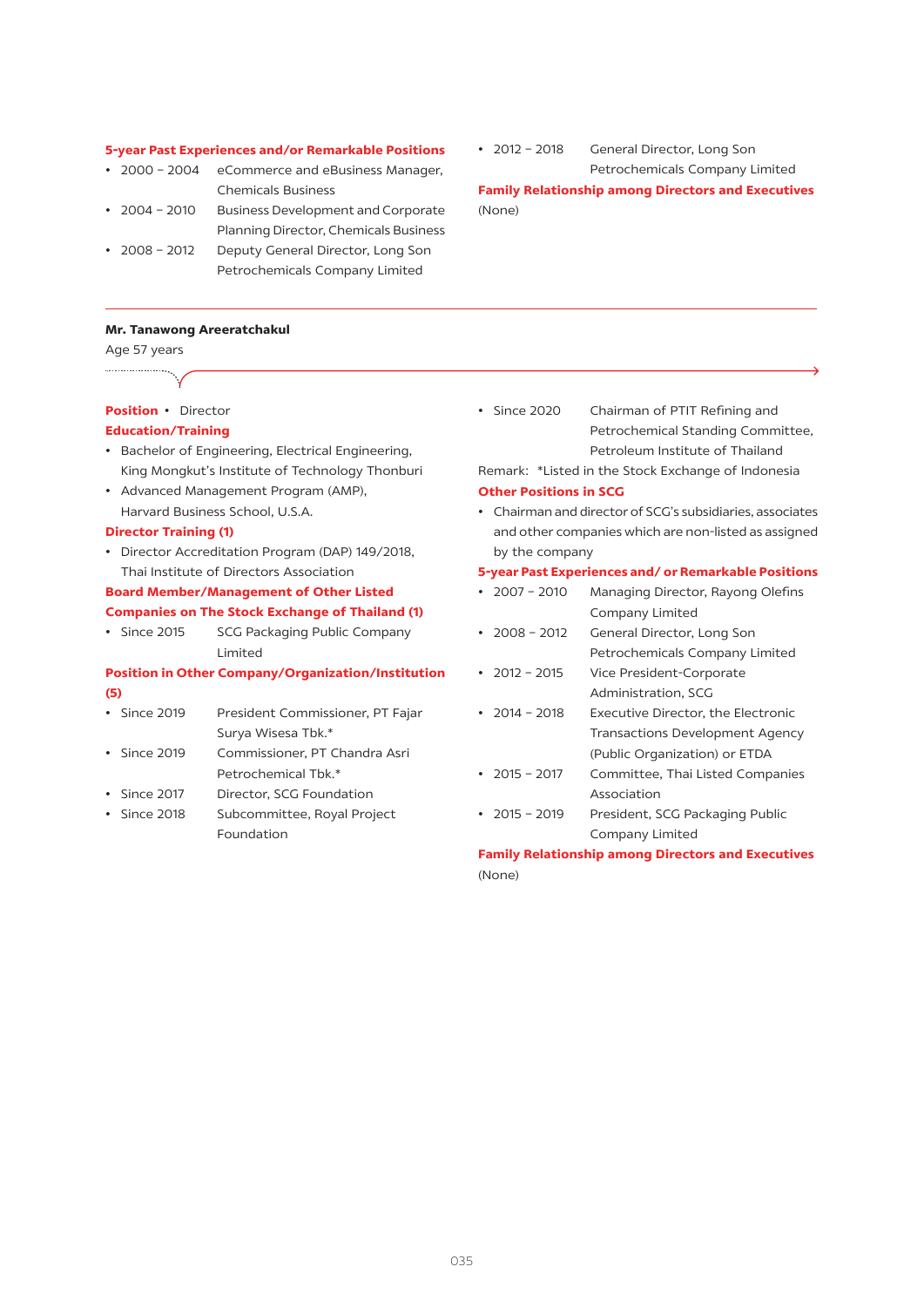#### **Mr. Sakchai Patiparnpreechavud**

Age 53 years

## **Position** • Director

## **Education/Training**

- • Master of Business Administration, Kasetsart University
- • Bachelor of Engineering, Chemical Engineering, Chulalongkorn University
- • Advanced Management Program (AMP) Harvard Business School, U.S.A

#### **Director Training (1)**

• Director Accreditation Program (DAP) 148/2018, Thai Institute of Directors Association

## **Board Member/Management of Other Listed Companies on The Stock Exchange of Thailand**  (None)

## **Positions in Other Company/Organization/Institution (2)**

- Since 2019 Advisor, Board of Trade of Thailand
- Since 2020 Representative of Chulalongkorn University Engineering Alumni

#### **Other Positions in SCG**

• Chairman and director of SCG's subsidiaries, associates and other companies which are non-listed as assigned by the company

#### **5-year Past Experiences and/or Remarkable Positions**

- 2005 2009 Managing Director, Mehr Petrochemical Company, Iran
- 2009 2017 Managing Director, SCG Plastics Company Limited
- • 2015 2019 Member of the Committee, Plastics Institute of Thailand

**Family Relationship among Directors and Executives** (None)

## **Mr. Mongkol Hengrojanasophon**

Age 52 years ....................

## **Position** • Director

#### **Education/Training**

- • Bachelor of Engineering, Chemical Engineering, Khon Kaen University
- • Advanced Management Program (AMP) Harvard Business School, U.S.A

#### **Director Training (1)**

• Director Certification Program (DCP), 263/2018 Thai Institute of Directors Association

#### **Board Member/Management of Other Listed**

## **Companies on The Stock Exchange of Thailand** (None)

## **Position in Other Company/Organization/Institution (3)**

- 
- Since 2017 Vice Chairman of Social and Image Task Force, Petrochemical Industry Club, The Federation of Thai Industries
- • Since 2018 Vice Chairman, The Institute of Industrial Energy, The Federation of Thai Industries
- • Since 2020 Director, The Federation of Thai Industries

## **Other Positions in SCG**

• Chairman and director of SCG's subsidiaries, associates and other companies which are non-listed as assigned by the company

#### **5-year Past Experiences and/or Remarkable Positions**

- 2010 2013 Production Division Manager, Map Ta Phut Olefins Company Limited
- 2013 2018 Managing Director, Map Ta Phut Olefins Company Limited
- 2015 2017 Olefins Leader,

## SCG Chemicals Company Limited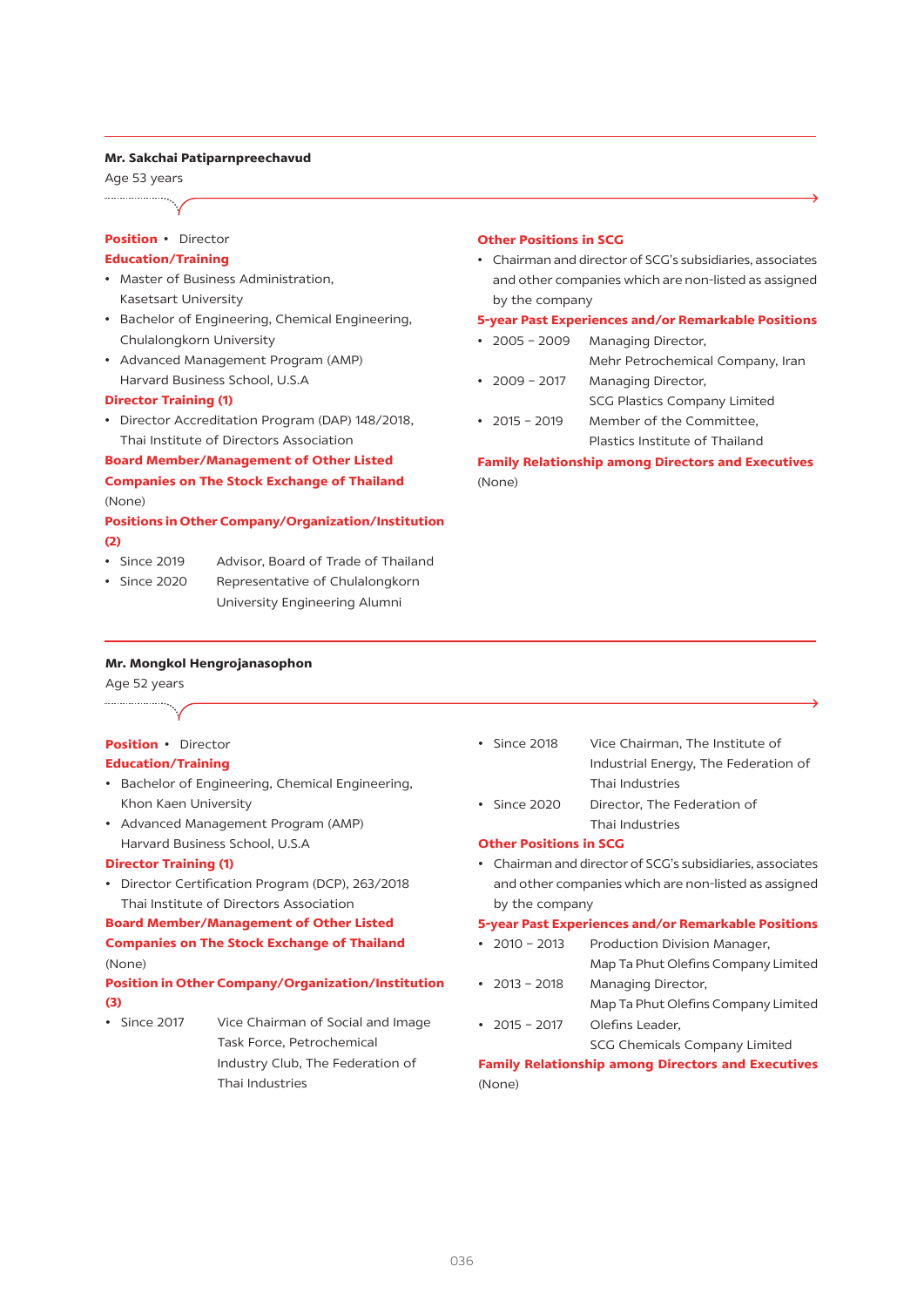#### **Packaging Business**

**The Board of Directors SCG Packaging Public Company Limited**

#### **Mr. Prasarn Trairatvorakul**

Age 68 years Director qualified as an Independent Director (From August 26, 2019)

#### **Position** • Chairman

- • Independent Director
- **Date of Appointment as a Director**
- • June 21, 2019

#### **Education/Training**

- • Doctor of Business Administration, Harvard University, Massachusetts, USA
- • Masterin Business Administration, Harvard University, Massachusetts, USA
- • Master of Engineering in Industrial Engineering and Management, Asian Institute of Technology, Thailand
- • Bachelor of Engineering in Electrical Engineering (First Class Honors), Chulalongkorn University
- • Honorary Doctor of Philosophy, National Institute of Development Administration
- • Honorary Doctor of Economics, Chulalongkorn University
- • Honorary Doctor of Economics, The University of the Thai Chamber of Commerce
- • Honorary Doctor of Economics, Khon Kaen University
- • Honorary Doctor of Business Administration, Rajamangala University of Technology Suvarnabhumi

#### **Knowledge / Skills / Expertise**

- • Businesses in the Company's Supply Chains and Consumer Markets
- • Other Large Businesses or Industries
- • Financial Statements Reviewing
- • Vision, Mission and Policy Setting and Strategic Planning for Large Organizations
- • International or Regional Business Administration and Cultural Difference Management
- • Innovation and Sustainable Organization Management
- • Corporate Governance, Large Organization Management and Human Resource Management
- • Risk Management and Crisis Management
- • Economics, Accounting and Finance
- • Business Laws and Investment
- • Application of Technology in Industries and Business Sectors

#### **Director Training (5)**

- The Role of the Chairman Program (RCP) 2/2001, Thai Institute of Directors Association
- • Director Certification Program (DCP) 21/2002, Thai Institute of Directors Association
- • Ethical Leadership Program (ELP) 2/2015, Thai Institute of Directors Association
- Board Nomination and Compensation Program (BNCP) 5/2018, Thai Institute of Directors Association
- IT Governance and Cyber Resilience Program (ITG) 15/2020, Thai Institute of Directors Association **Board Member/Management of Other Listed**

## **Companies on The Stock Exchange of Thailand (3)**

- Since 2019 Chairman, Central Retail Corporation Public Company Limited
- Since 2019 Chairman, Pruksa Holding Public Company Limited (Director qualified as an Independent Director effective from 2016)
- Since 2017 Independent Director and Chairman of Remuneration Committee, The Siam Cement Public Company Limited (Director qualified as an Independent Director effective from August 26, 2019)

#### **Position in Other Company/Organization/Institution (13)**

## • Since 2019 Chairman of the Board. Mihidol Witayanusorn • Since 2018 Chairman, Education Equity Fund • Since 2018 Director, Siam Sindhorn Co., Ltd. • Since 2018 Director, CPB Equity Company Limited • Since 2018 Director, Prince of Songkla University • Since 2018 Distinguished Scholar, Faculty of Commerce and Accountancy, Chulalongkorn University • Since 2017 Member, Asset Management Committee of Vajiravudh College • Since 2017 Member, Committee on King's Scholarships for Thai Buddhist Monks • Since 2017 Chairman of the Council of Trustees and the Board of Directors, Thailand Development Research Institute (TDRI) • Since 2016 Senior Advisor, CENTRAL Group • Since 2016 Member, Property Management Committee, Chulalongkorn University • Since 2015 Advisor, Crown Property Bureau

- Since 1998 Director, Thai Red Cross Society
	-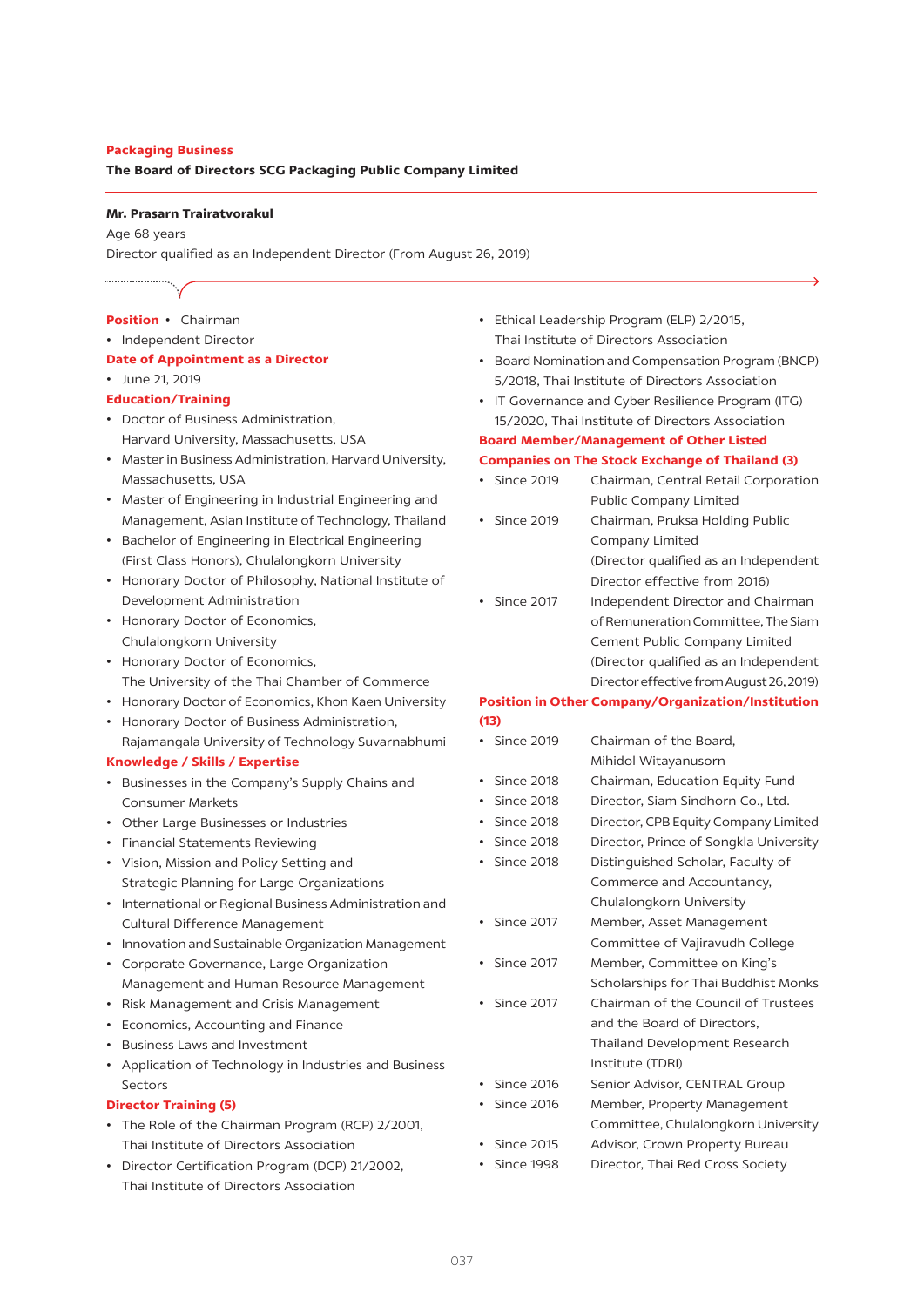#### **5-year Past Experiences and/or Remarkable Positions**

| $\cdot$ 2017 - 2019 | Chairman.                            |
|---------------------|--------------------------------------|
|                     | Economic Reform Committee            |
| $\cdot$ 2017 – 2019 | Director, Education Reform Committee |
| $\cdot$ 2017 - 2019 | Chairman,                            |
|                     | Public Procurement Committee         |
| $\cdot$ 2015 - 2019 | Director.                            |
|                     | National Anti-Corruption Commission  |
| $\cdot$ 2015 - 2019 | Director, Committee to Enhance       |
|                     | Competitiveness of the Nation        |
| $\cdot$ 2014 - 2019 | Director,                            |
|                     | State Enterprise Supervisory Board   |
|                     |                                      |

- 2010 2015 Governor, The Bank of Thailand
- • 2004 2010 President, KASIKORNBANK Public Company Limited
- 1999 2003 Secretary-General, The Securities and Exchange Commission, Thailand

### **Shareholdings (Ordinary Shares) (as at December 31, 2020)**

- • Held personally: (None)
- • Held by Spouse or minor children: (None)

**Family Relationship among Directors and Executives**  (None)

#### **Mr. Cholanat Yanaranop**

#### Age 61 years ...................

- **Positions** Vice Chairman
	- Member of the Remuneration Committee

#### **Date of Appointment as a Director**

#### • June 1, 2019

#### **Education / Training**

- • Master of Chemical Engineering, Imperial College, University of London, UK
- • Bachelor of Environmental Chemical Engineering, (Second Class Honours), Salford University, Manchester, UK
- • Advanced Management Program (AMP), Harvard Business School, USA
- • Inno-Leadership Program, INSEAD
- • Top Executives Program, Class 16, Capital Market Academy
- Top Executives Program, Class 5. Thailand Energy Academy

#### **Knowledge / Skills / Expertise**

- • Core Business of the Company and Businesses in the Company's Supply Chains
- • Other Large Businesses or Industries
- • Vision, Mission and Policy Setting and Strategic Planning for Large Organizations
- • International or Regional Business Administration and Cultural Difference Management
- • Innovation and Sustainable Organization Management
- • Corporate Governance, Large Organization Management and Human Resource Management
- • Risk Management and Crisis Management
- • Marketing, Accounting and Finance
- • Application of Technology in Industries and Business Sectors
- • Total Quality Management (TQM)

#### **Director Training**

- • Directors Accreditation Program (DAP) 39/2005, Thai Institute of Directors Association
- • Role of the Chairman Program (RCP) 38/2016, Thai Institute of Directors Association

#### **Board Member/Management of other Listed Company in Thailand (1)**

• Since 2020 Director and Member of the Remuneration Committee, The Siam Cement Public Company Limited

#### **Position in other Company/Organization/Institution (7)**

- • Since 2020 Director, SCG Foundation
- Since 2016 Director.
	- Siam Bioscience Company Limited
- Since 2016 Director, Apexcela Company Limited • Since 2016 Advisor The Committee of Chemical and Petrochemical Engineering, - Institute of Thailand
	- Under H.M. The King's Patronage
- Since 2009 Advisor, Thai Institute of Chemical Engineering and Applied Chemistry
- • Since 2008 Authorized Representative at the Members Council, Long Son Petrochemicals Company Limited, Vietnam
- • Since 2006 Director, Petroleum Institute of Thailand

## **5-year Past Experiences and/or Remarkable Positions**

- 2018 2019 Chairman of the Members Council, Long Son Petrochemicals Company Limited, Vietnam • 2018 – 2020 Director, SENFI Swiss GmbH, Switzerland
- 2017 2020 Director, SENFI UK Limited, UK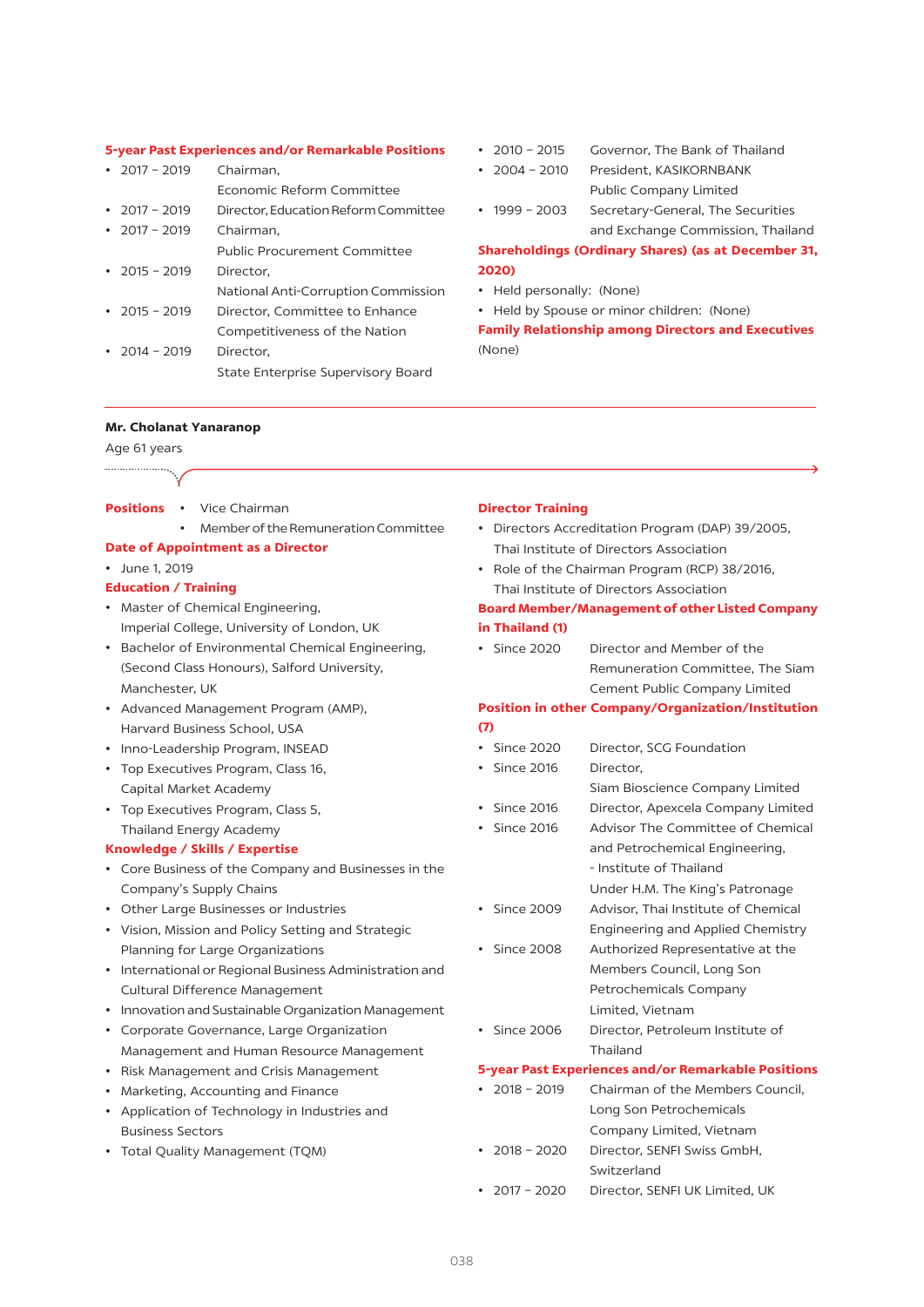| • $2017 - 2019$     | Executive Vice President, The Siam   |
|---------------------|--------------------------------------|
|                     | Cement Public Company limited        |
| $\cdot$ 2015 - 2016 | Vice President,                      |
|                     | Community Partnerships Association   |
| $\cdot$ 2014 - 2020 | Director, SENFI Norway AS (Formerly  |
|                     | named Norner Holding AS), Norway     |
| 2014 - 2016         | Senior Vice President, The Siam      |
|                     | Cement Public Company Limited        |
| $2013 - 2015$       | President, Community Partnerships    |
|                     | Association                          |
| $2012 - 2019$       | Chairman, Thai Plastic and Chemicals |
|                     | <b>Public Company Limited</b>        |
| $2011 - 2019$       | Commissioner, PT Chandra Asri        |
|                     | Petrochemical Tbk, Indonesia*        |
| $2008 - 2019$       | Authorized Representative at the     |
|                     | Members Council, Long Son            |
|                     | Petrochemicals Company Limited,      |
|                     | Vietnam                              |
|                     |                                      |

- • 2007 2019 President, Chemicals Business, SCC
- • 2007 2008 President, The Thai Institute of Chemical Engineering and Applied Chemistry
- • 2006 2020 Director, Bangkok Synthetics Company Limited
- 2006 2020 Director, BST Elastomers Company Limited
- • 2005 2010 Director,

 PTT Chemical Public Company Limited

#### **Shareholdings (Ordinary Shares) (as at December 31, 2020)**

- • Held personally: 2,607 shares (0.0001%)
- Held by spouse or minor children: (None)

## **Family Relationship among Directors and Executives**  (None)

Remark: \*Listed in the Stock Exchange of Indonesia

#### **Mr. Chumpol Na Lamlieng**

Age 73 years Director qualified as an Independent Director (From June 21, 2019)

**Positions** • Independent Director

- Chairman of the Remuneration Committee
- **Date of Appointment as a Director**
- • June 21, 2019
- **Education / Training**
- MBA, Harvard Business School, USA
- B.S. Mechanical Engineering, University of Washington, USA

#### **Knowledge / Skills / Expertise**

- • Core Business of the Company and Businesses in the Company's Supply Chains and Consumer Markets
- • Vision, Mission and Policy Setting and Strategic Planning for Large Organizations
- • International or Regional Business Administration and Cultural Difference Management
- Innovation and Sustainable Organization Management
- • Corporate Governance, Large Organization Management and Human Resource Management
- • Risk Management and Crisis Management
- • Accounting and Finance
- • Business Laws and Investment
- • Application of Technology in Industries and Business Sectors

#### **Director Training**

• Role of the Chairman Program (RCP) 2/2001, Thai Institute of Directors Association

#### **Board Member/Management of other Listed Company in Thailand (1)**

• Since 2020 Vice Chairman, Independent Director and Chairman of the Governance and Nomination Committee, The Siam Cement Public Company Limited

## **Position in other Company / Organization / Institution (3)**

- Since 2017 Director, CPB Equity Company Limited
- Since 2012 Director.
- Kempin Siam Company Limited • Since 2010 Director,

#### Siam Sindhorn Company Limited

#### **5-year Past Experiences and/or Remarkable Positions**

- • 2012 2017 Director, Kempinski International SA
- 2007 2016 Director, The Siam Commercial Bank Public Company Limited
- 2005 2009 Director, British Airways Public Company Limited
- 2004 2011 Chairman and Director, Singapore Telecommunication Company Limited, Singapore
- 1993 2005 President, The Siam Cement Public Company Limited
- 1992 2005 Chairman, The Siam Pulp and Paper Company Limited (presently SCG Packaging Public Company Limited)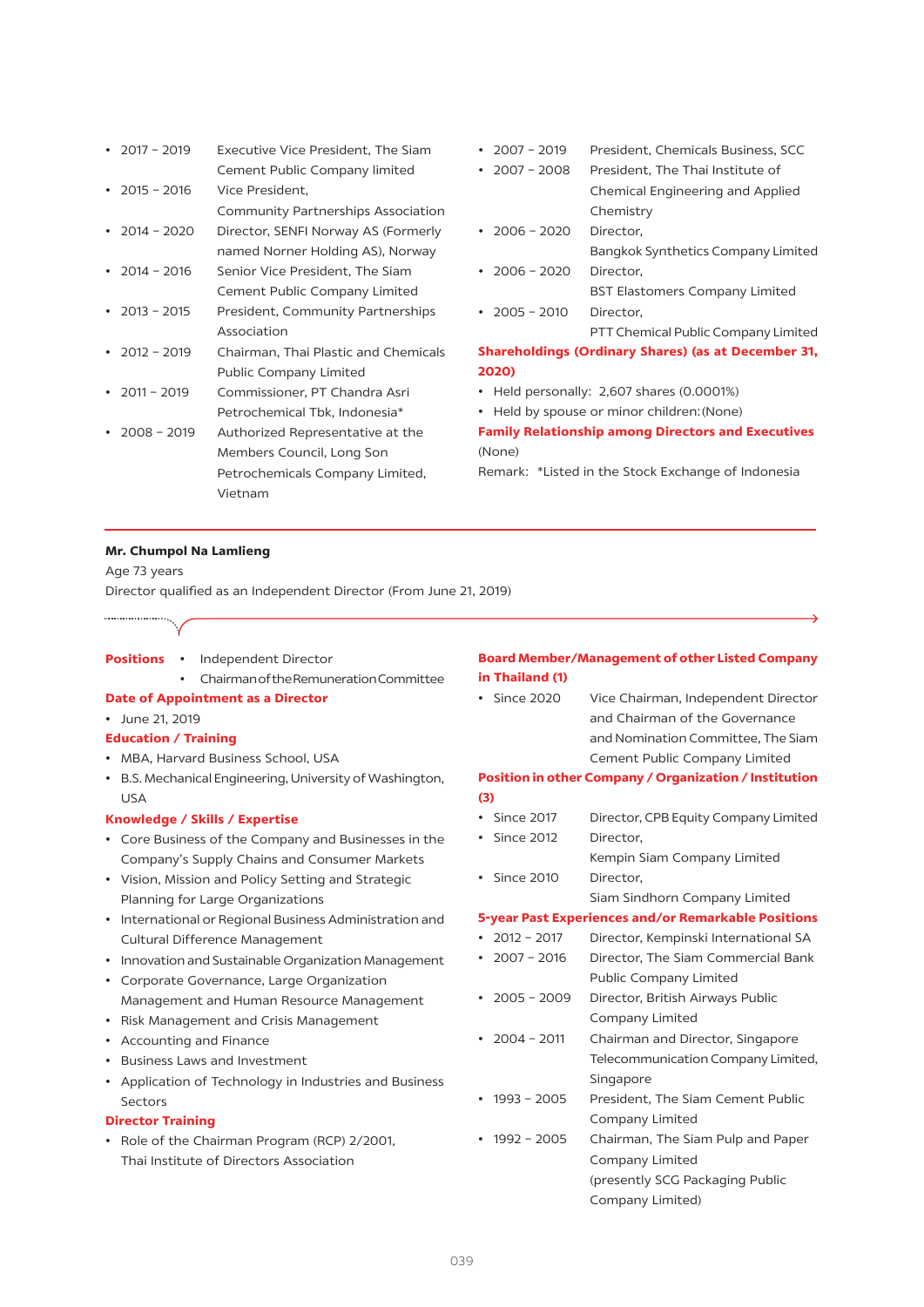## **Shareholdings (Ordinary Shares) (as at December 31, 2020)**

- • Held personally: 28,329 shares (0.0007%)
- Held by spouse or minor children: (None)

#### **Mrs. Kaisri Nuengsigkapian**

#### Age 59 years

Director qualified as an Independent Director (From June 1, 2019)

- **Positions** Independent Director
	- Chairman of the Audit Committee

#### **Date of Appointment as a Director**

#### • June 1, 2019

#### **Education / Training**

- • Master of Business Administration, Thammasat University
- • Bachelor of Accounting, Thammasat University
- • Certified Public Accountant

#### **Knowledge / Skills / Expertise**

- • Financial Statements Reviewing
- • Vision, Mission and Policy Setting and Strategic Planning for Large Organizations
- • International or Regional Business Administration and Cultural Difference Management
- • Corporate Governance, Large Organization Management and Human Resource Management
- • Risk Management and Crisis Management
- • Consumer Markets, Accounting and Finance

#### **Director Training**

- • Director Certification Program (DCP), Class 0/2000, Thai Institute of Directors Association
- Role of the Chairman Program (RCP), Class 30/2013, Thai Institute of Directors Association
- Role of the Compensation Committee Program (RCC), Class 16/2013 Thai Institute of Directors Association
- • Advance Audit Committee Program (AACP), Class 36/2020, Thai Institute of Directors Association
- • Director Leadership Certification Program 0/2020, Thai Institute of Directors Association

#### **Board Member/Management of other Listed Company in Thailand (1)**

• Since 2016 Chairman of the Board of Directors and Chairman of Executive Committee, Mc Group Public Company Limited

### **Position in other Company / Organization / Institution (6)**

- Since 2020 Independent Director, Indorama Ventures Public Company Limited
- • Since 2019 Chairman, Buono (Thailand) Company Limited
- • Since 2018 Directors, Thai Institute of Directors
- Since 2016 Member of Corporate Governance Committee, Bank of Thailand
- Since 2016 Director and Treasurer, Rakkaew Foundation
- Since 2016 Director, TOP T 2015 Company Limited

## **5-year Past Experiences and / or Remarkable Positions**

- 2018 2019 Independent Director and Member of the Audit Committee, SCG Ceramics Public Company Limited
- 2016 2017 Advisor, Securities and Exchange Commission, Thailand
- 2010 2014 Director, The Stock Exchange of Thailand
- • 2003 2015 President, KPMG Phoomchai Holdings Company Limited

## **Shareholdings (Ordinary Shares) (as at December 31, 2020)**

- • Held personally: (None)
- Held by Spouse or minor children (None)

## **Family Relationship among Directors and Executives**  (None)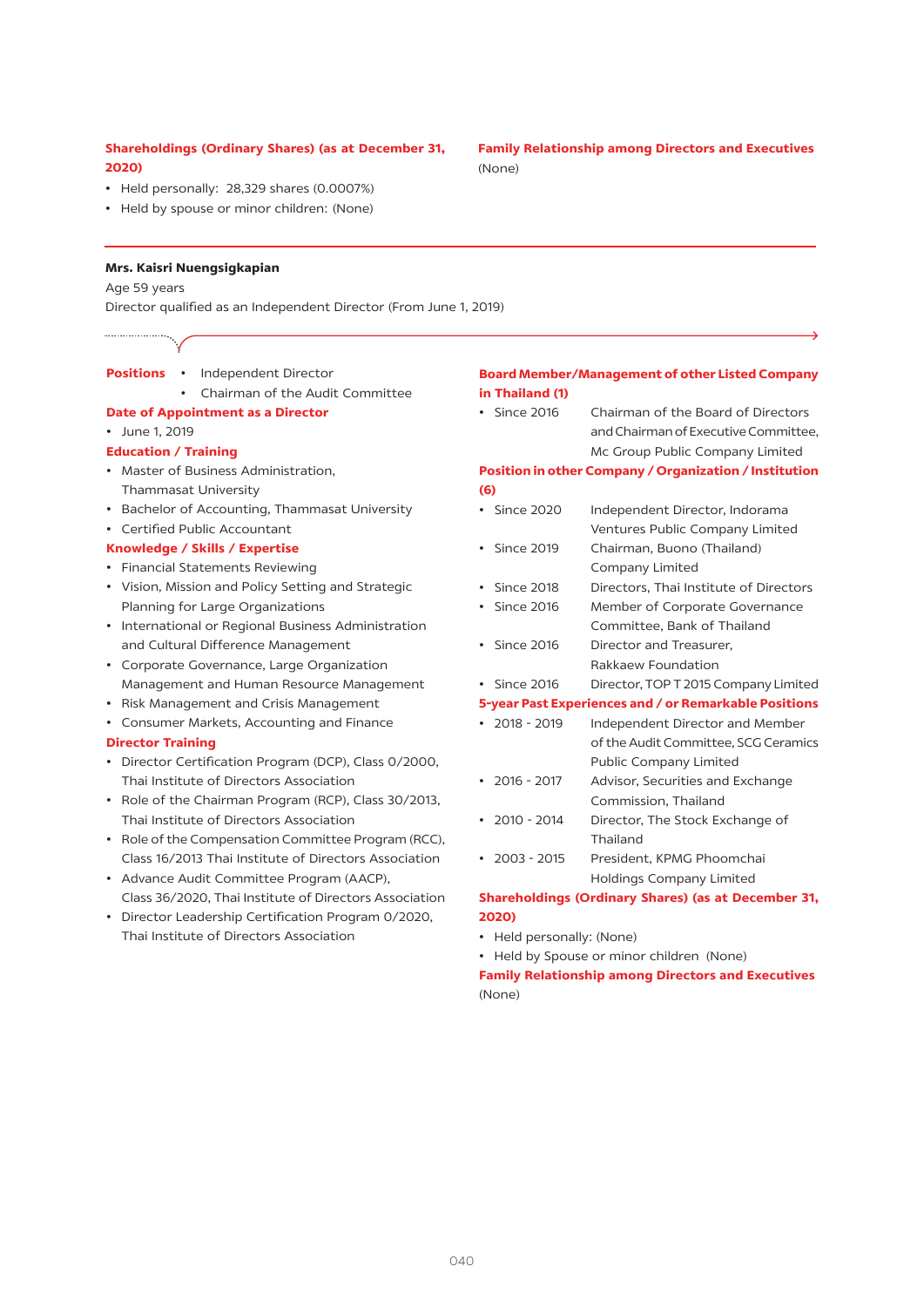#### **Mr. Chalee Chantanayingyong**

Age 64 years

Director qualified as an Independent Director (From June 21, 2019)

#### **Positions** • Independent Director

- 
- • Chairman of the Corporate Governance and Nomination Committee
- • Member of the Audit Committee

## **Date of Appointment as a Director**

• June 21, 2019

#### **Education / Training**

- • Master in Business Administration (Finance), Texas A&M University, USA
- • Bachelor of Business Administration (Money and Banking), Thammasat University
- • Top Executive Program, Class 5, Capital Market Academy
- • Top Executive Program in Commerce and Trade (TEPCoT), Class 5, Commerce Academy, University of the Thai Chamber of Commerce
- • Advance Senior Executive Program (ASEP) (2006) SASIN GRADUATE Institute of Business Administration of Chulalongkorn University in collaboration with Kellogg School of management, Northwestern University, Chicago. IL, USA

#### **Knowledge / Skills / Expertise**

- • Corporate Governance, Large Organization Management and Human Resource Management
- • Vision, Mission and Policy Setting and Strategic Planning
- • Risk Management and Crisis Management
- • Business Laws and Investment including Rules, Regulations and Practices related to Capital Market and Financial Institutions
- • Financial Statements Reviewing

#### **Director Training**

- • Director Certification Program (DCP) (7/2001), Thai Institute of Directors Association
- • Anti-corruption for Executive Program (ACEP) (8/2013), Thai Institute of Directors Association
- Advanced Audit Committee Program (AACP) (38/2020), Thai Institute of Directors Association
- Risk Management Program for Corporate Leaders (RCL) (21/2020), Thai Institute of Directors Association
- • Boards that Make a Difference (BMD) (10/2020), Thai Institute of Directors Association

• Facilitator for Director Accreditation Program (DAP) and Audit Committee Program (ACP), Thai Institute of Directors Association

## **Board Member/Management of other Listed Company in Thailand**

#### (None)

## **Position in other Company / Organization / Institution (5)**

- Since 2019 Chairman, Disciplinary Sub-Committee, Thailand Clearing House Company Limited
- Since 2019 Chairman, Appealing Committee, Thailand Futures Exchange Public Company Limited
- Since 2019 Member, Appealing Committee, The Stock Exchange of Thailand
- Since 2018 Member, Education Equity Fund
- • Since 2013 Member, the Anti-Corruption Organization of Thailand

#### **5-year Past Experiences and/or Remarkable Positions**

- 2017 2020 Member, Financial Institutions Policy Committee, The Bank of Thailand
- • 2017 2018 Chairman, Audit Committee, The Bank of Thailand
- • 2015 2018 Member, Corporate Governance Committee, The Bank of Thailand
- • 2015 2018 Director, The Bank of Thailand
- 2009 2015 Deputy Secretary-General, The Securities and Exchange Commission, Thailand

## **Shareholdings (Ordinary Shares) (as at December 31, 2020)**

- • Held personally: (None)
- Held by spouse or minor children: (None)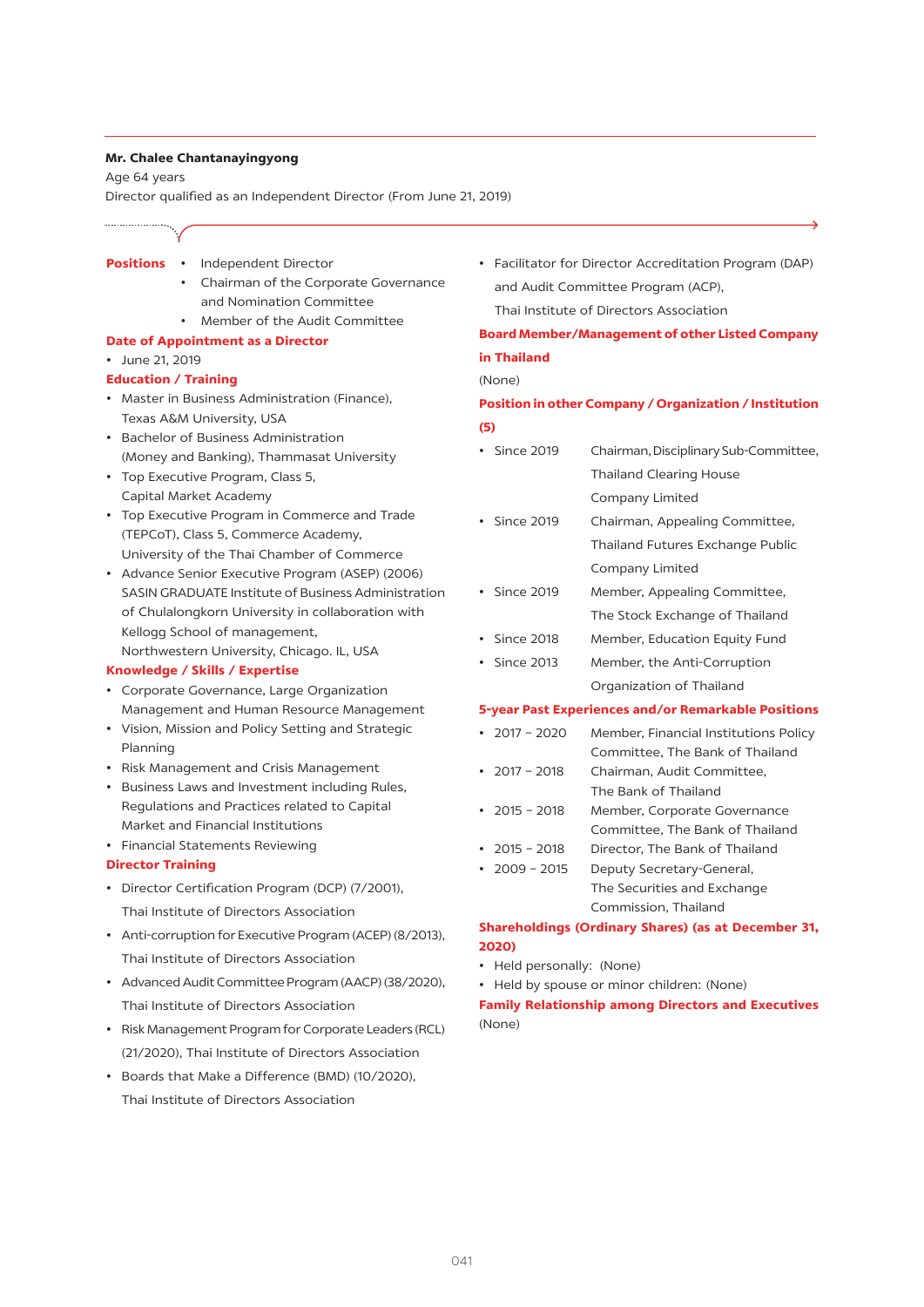#### **Mrs. Pongpen Ruengvirayudh**

Age 65 years

...................

Director qualified as an Independent Director (From June 21, 2019)

## **Positions** • Independent Director • Member of the Audit Committee **Date of Appointment as a Director** • June 21, 2019 **Education / Training** • Master of Business Administration (Finance), Katholieke University, Belgium • Master of Accounting Program (Accounting) Thammasat University • Bachelor of Accounting (Accounting), Thammasat University • Advanced Management Program, Wharton School of Management, USA • Top Executives Program, Class 3, Capital Market Academy • Thammasat Leadership Program, Class 3, Thammasat University • Programs related to International Portfolio Investment, Risk Management, Monetary Policy and Central Bank **Knowledge / Skills / Expertise** • Financial Statements Reviewing • Vision, Mission and Policy Setting and Strategic Planning for Large Organizations • Corporate Governance, Large Organization Management and Human Resource Management • Risk Management and Crisis Management • Accounting and Finance • Investment Strategy **Director Training**  • Director Certification Program (DCP) 262/2018, Thai Institute of Directors Association **Board Member/Management of other Listed Company in Thailand**  (None) **Position in other Company / Organization / Institution (5)** • Since 2019 Chairman, Sub-Committee on Investment Seeking Benefits from Money and Assets Supervision, Equitable Education Fund • Since 2019 Qualified member, Dhurakij Pundit University Council • Since 2019 Associate Judge, Central Intellectual Property and International Trade Court • Since 2017 Chairman, Supervisory Board of The • Since 2016 Member, Investment Management

|                                                     | Sub-Committee, Social Security Fund   |  |
|-----------------------------------------------------|---------------------------------------|--|
| 5-year Past Experiences and/or Remarkable Positions |                                       |  |
| 2018 - 2020                                         | Member, Risk Management               |  |
|                                                     | Sub-Committee, Government             |  |
|                                                     | Pension Fund                          |  |
| 2018                                                | Director, Board of Directors,         |  |
|                                                     | Government Savings Bank               |  |
| 2016                                                | Chairman, Sukhumvit Asset             |  |
|                                                     | Management Company Limited            |  |
| $2015 - 2016$                                       | Governor's Advisor.                   |  |
|                                                     | The Bank of Thailand                  |  |
| $2013 - 2017$                                       | Member, The 19th National Wage        |  |
|                                                     | Committee, Ministry of Labour         |  |
| $2012 - 2015$                                       | Director, Board of Directors,         |  |
|                                                     | <b>Government Pension Fund</b>        |  |
| $\cdot$ 2012 - 2015                                 | Director, Board of Directors,         |  |
|                                                     | The Bank of Thailand                  |  |
|                                                     | Member, Monetary Policy Committee,    |  |
|                                                     | The Bank of Thailand                  |  |
|                                                     | Member, Financial Institutions Policy |  |
|                                                     | Committee, The Bank of Thailand       |  |
|                                                     | Deputy Governor, Monetary Stability,  |  |
|                                                     | The Bank of Thailand                  |  |
| • $2010 - 2011$                                     | Assistant Governor, Financial Markets |  |

 ABF Thailand Bond Index Fund (ABFTH), The Bank of Thailand

- OperationsGroup,TheBankofThailand • 2009 - 2010 Senior Director, Risk Management Policy Department, Financial
- Institutions Policy Group, The Bank of Thailand • 2005 – 2009 Senior Director, Financial Markets and
- Reserve Management Department, Financial Markets Operations Group, The Bank of Thailand

## **Shareholdings (Ordinary Shares) (as at December 31, 2020)**

- • Held personally: (None)
- • Held by Spouse or minor children: (None)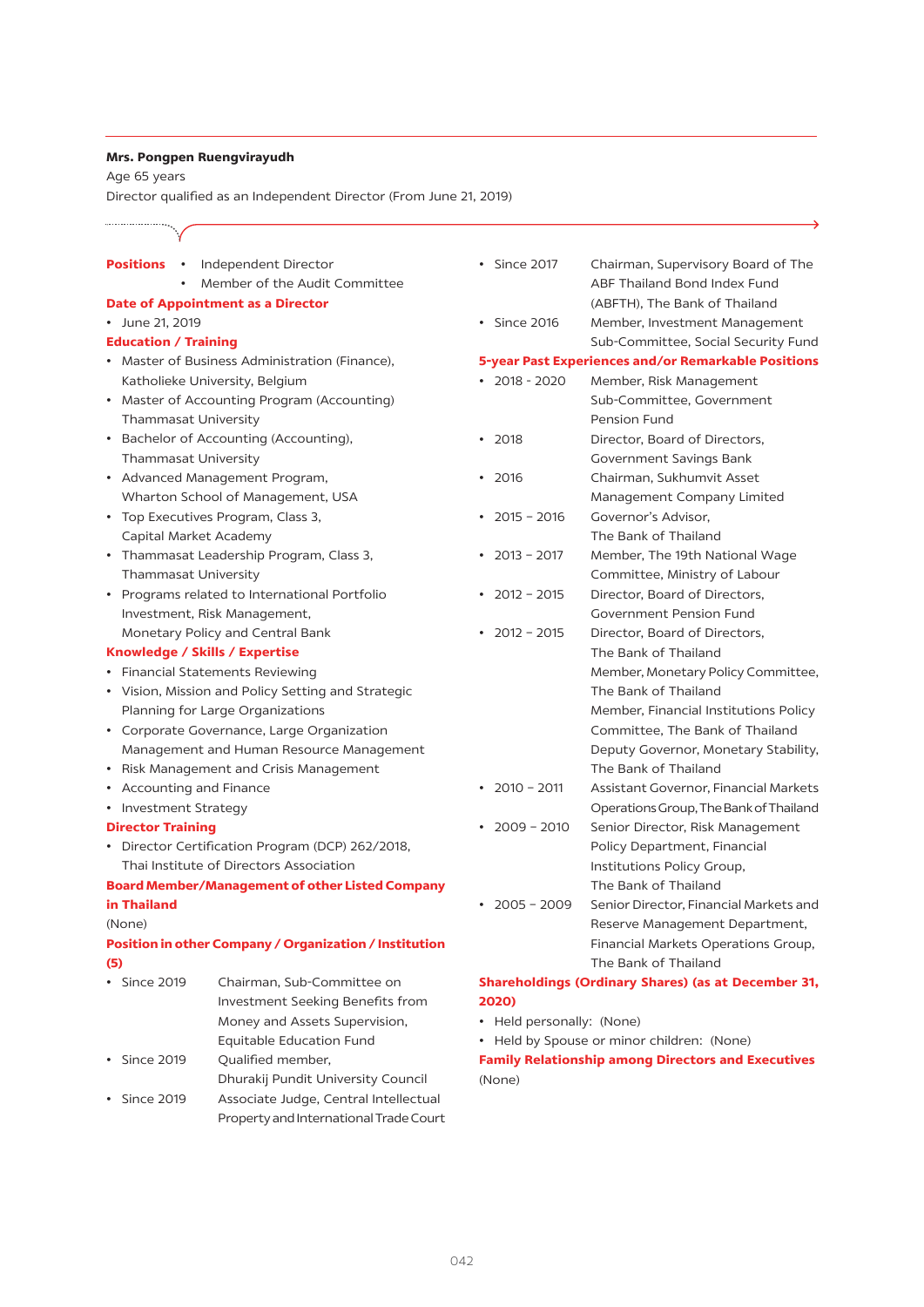#### **Professor Kitipong Urapeepatanapong**

Age 65 years

Director qualified as an Independent Director (From August 21, 2019)

#### **Positions** • Independent Director

Member of the Corporate Governance and Nomination Committee

#### **Date of Appointment as a Director**

• August 21, 2019

#### **Education / Training**

- • LL.M., The University of British Columbia, Canada
- • Master of Laws, Chulalongkorn University
- • Admitted as Thai Barrister-at-law
- • Bachelor of Laws (Second Class Honors), Chulalongkorn University
- • Honorary Doctorate Degree, Faculty of Law, Hatyai University
- • Top Executive Program in Commerce and Trade (TEPCoT), Class 1, Commerce Academy, University of the Thai Chamber of Commerce
- • Senior Executives Program, Class 4, Capital Market Academy
- • Director Executive Program, School of Management, Yale University, USA
- • Certificate of Completion on Company Directors, Australian Institute of Company Directors, Australia
- • Certificate Executive Program, J.L. Kellogg School of Management, Northwestern University, USA

#### **Knowledge / Skills / Expertise**

- • Businesses in the Company's Supply Chains
- • International or Regional Business Administration and Cultural Difference Management
- • Corporate Governance, Large Organization Management and Human Resource Management
- • Risk Management and Crisis Management
- • Business Laws and Investment
- • Capital Market Law, Tax Law, Merger and Acquisition, Restructuring and Family Business

### **Director Training**

- • Role of the Chairman Program (RCP) 21/2009, Thai Institute of Directors Association
- • Directors Certification Program (DCP) 0/2000, Thai Institute of Directors Association
- IT Governance and Cyber Resilience Program (ITG) 15/2020, Thai Institute of Directors Association

## **Board Member/Management of other Listed Company in Thailand (1)**

• Since 2019 Independent Director and Member of the Enterprise Risk Management Committee, Pruksa Holding Public Company Limited

## **Position in other Company / Organization / Institution (20)**

- • Since 2020 Chairman, Chotiwat Manufacturing Co., Ltd. • Since 2020 Member of the Sub-Committee, Office of Social Enterprise Promotion • Since 2020 Member of the Law Sub-Committee, The Board of Investment of Thailand • Since 2020 Advisor to the Board of Investment. The Board of Investment of Thailand • Since 2020 Member of the Corporate Governance Committee, Thai Institute of Directors Association • Since 2020 Member of the Economics Situation Administration Committee, Center for COVID-19 Situation Administration (CCSA) • Since 2019 Member of the Professional Expert of Steering Committee, Office of the National Higher Education, Science, Research and Innovation Policy Council • Since 2019 Director, The Stock Exchange of Thailand • Since 2018 Director, Rachakarn Asset Management Company Limited • Since 2018 Director, Thai Institute of Directors Association • Since 2018 Honorary Member of the National Reform Commission (Legal and member of the Critical Issues Committee) • Since 2018 Member of the Professional Expert Committee, National Commission for Justice Administration Development • Since 2017 Chairman, Cheevamitr Social Enterprise Company Limited • Since 2017 Director, The Hub 99 Company Limited • Since 2017 Vice President, National Reform Committee on Legal • Since 2012 Chairman, Tax and Regulatory Commission, Thai Chamber of Commerce • Since 2009 Chairman, Baker & McKenzie Company Limited • Since 1999 Director, Siam Piwat Retail Holding Company Limited • Since 1999 Executive Director,
	- Siampiwat Company Limited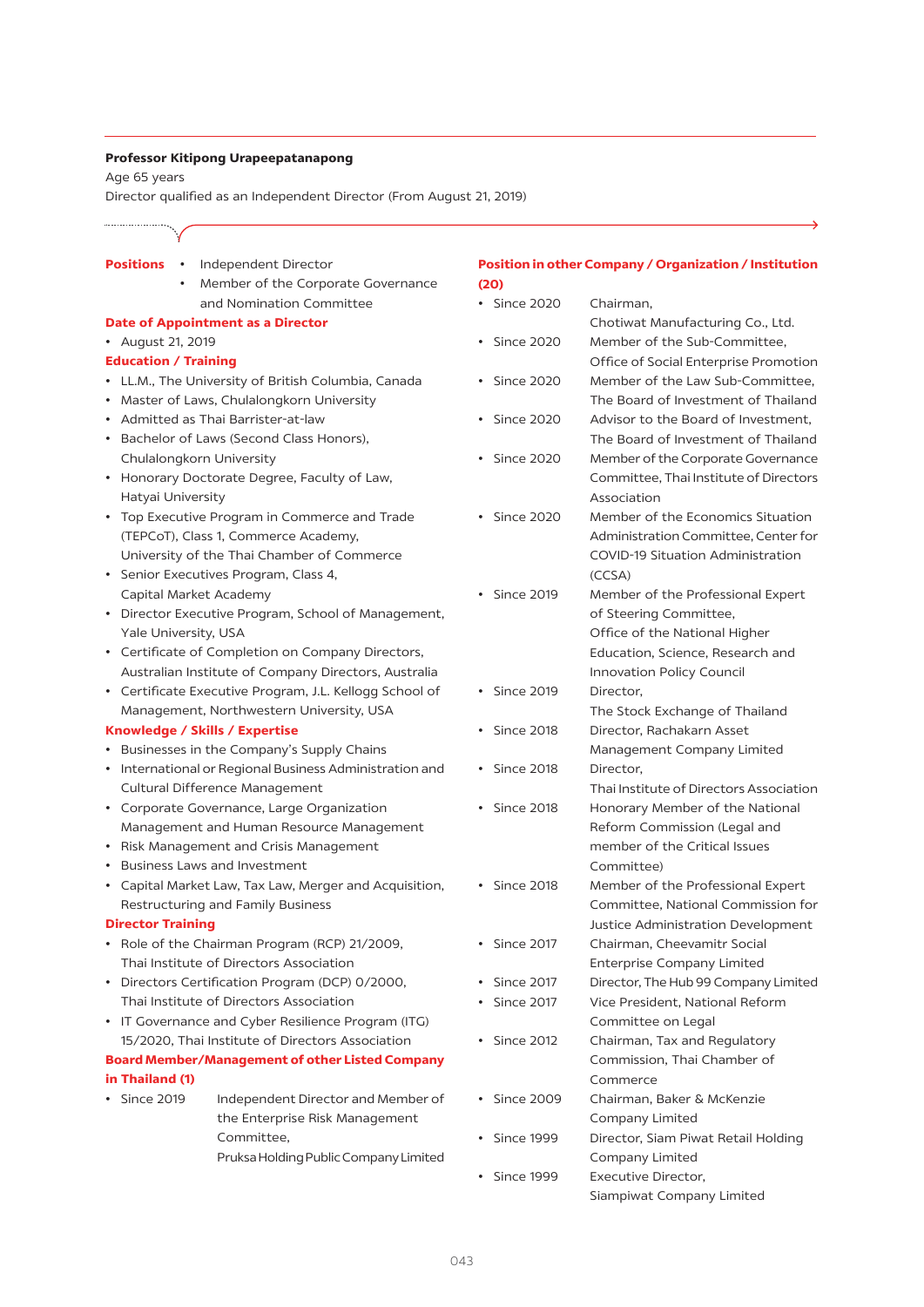• Since 1993 Director, Business Strategic Holding Company Limited

## **5-year Past Experiences and/or Remarkable Positions**

#### • 2014 - 2015 Member, National Reform Council

- 1999 **Independent Director, Krung Thai Bank** 
	- Public Company Limited

## **Shareholdings (Ordinary Shares) (as at December 31, 2020)**

- • Held personally: (None)
- Held by spouse or minor children: (None)

**Family Relationship among Directors and Executives**  (None)

### **Mr. Vanus Taepaisitphongse**

Age 61 years

Director qualified as an Independent Director (From March 24, 2020)

- **Positions** Independent Director
	- Member of the Remuneration Committee
- **Date of Appointment as a Director**

## • March 24, 2020

## **Education / Training**

- • Master of Business Administration, Santa Clara University, USA
- • Bachelor of Economics, Chulalongkorn University
- • Honorary Doctor of Business Administration, Prince of Songkla University
- • Honorary Doctorate Degree in Business Administration, Chulalongkorn University
- • Honorary Doctoral Degree in Philosophy (Animal Production Technology), Suranaree University of Technology

#### **Knowledge / Skills / Expertise**

- • Businesses in the Company's Supply Chains and Consumer Markets
- • Vision, Mission and Policy Setting and Strategic Planning for Large Organizations
- • Innovation and Sustainable Organization Management
- • Risk Management and Crisis Management
- • Economics and Investment
- • Foreign Affairs
- Information Technology
- • Community Development
- **Director Training**
- • Director Certification Program (DCP) 70/2006, Thai Institute of Directors Association

## **Board Member/Management of other Listed Company in Thailand**

#### (None)

## **Position in other Company / Organization / Institution (58)**

- Since 2018 Chairman of the Executive Board. Betagro Public Company Limited
- • Directors of Companies in Betagro Group (34 Companies)
- • Honorary Institute Councilor of King Mongkut's Institute of Technology Ladkrabang
- • Member of University Council, University of the Thai Chamber of Commerce
- Honorary Board of Trustee of CMKL University
- • Executive Committee Member, CMKL University
- Board Member of King Mongkut's University of Technology Thonburi (KMUTT)'s University Council
- Chairman of the University Promotion, King Mongkut's University of Technology Thonburi
- • KX Board of Director member
- Governing Board Member, National Science and Technology Development Board
- • Expert Committee, the National Food Committee
- Member of the Agricultural Technology and Innovation Management Institute Steering Committee
- • Advisor of National Commission on Science, Research and Innovation Promotion (CSRP)
- • Advisor of Research and Innovation Utilization Promotion Committee, Thailand Science Research and Innovation (TSRI)
- Research and Innovation Promotion Director. National Research Council of Thailand (NRCT)
- • Director of the Board of Trade of Thailand
- • Honorary Advisory Committee on National Policy and Strategy Framework for Higher Education and Manpower Development, Office of National Higher Education Science Research and Innovation Policy Council (NXPO)
- Committee Member of High-Skilled Workforce Promotion and Development, Ministry of Higher Education, Science, Research and Innovation
- • Committee Member of Innovation Development for Partnership School Management, Office of Basic Education Commission (OBEC)
- • Executive Board Member of Thailand International Chamber of Commerce – (ICC Thailand)
- • Committee Member of Public Engagement Committee of Princess Maha Chakri Award Foundation
- Nomination of Director Member of the Chulalongkorn University Alumni Association Under The Royal Patronage of His Majesty The King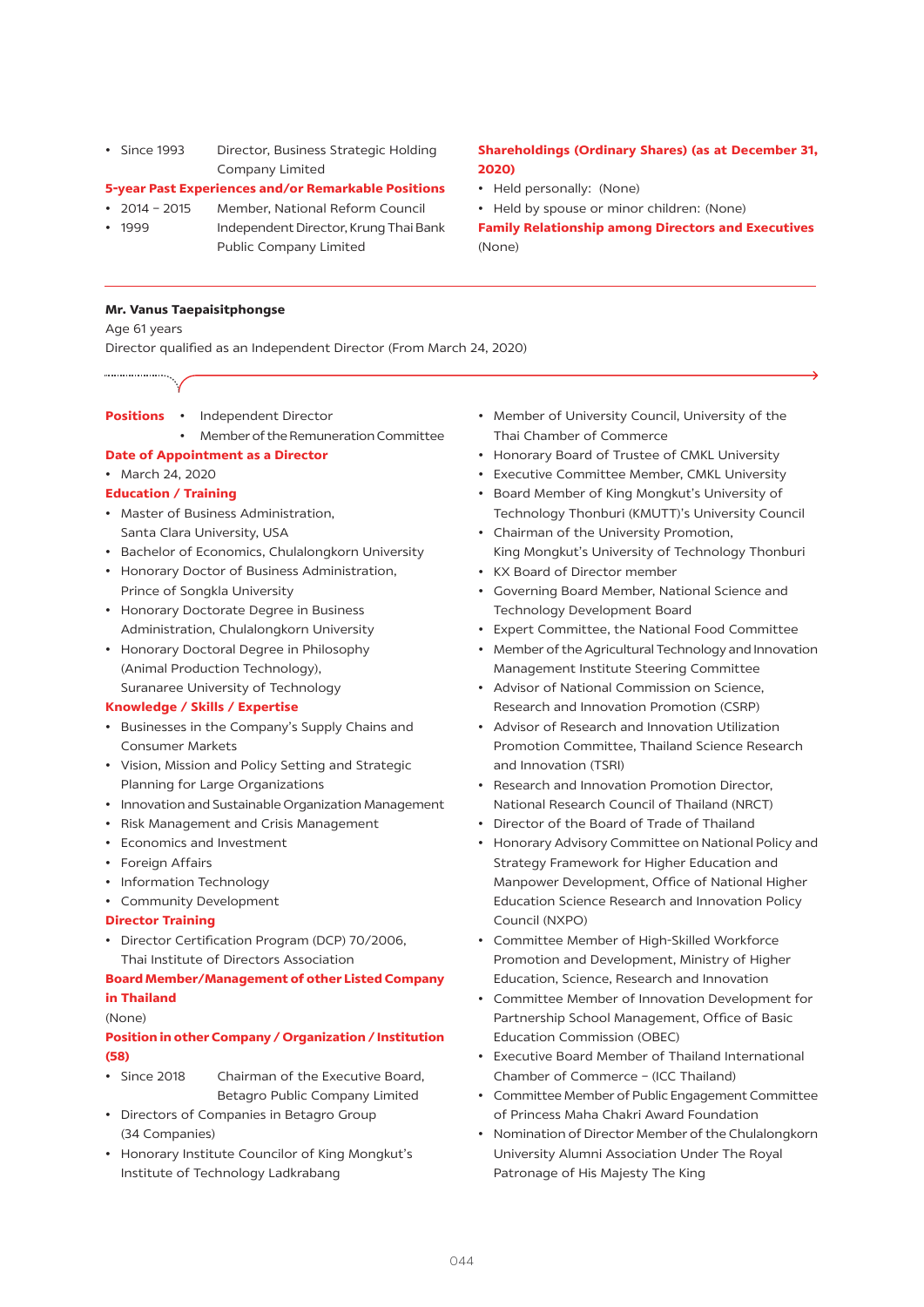- • Advisor to the Board of Chulalongkorn University Economics Association
- • Chairman of The Saitarn Foundation
- • Chairman of Betagro Foundation

#### **5-year Past Experiences and/or Remarkable Positions**

- 2018 2019 Member of the Working Committee on Innovation Development for Partnership School Management, Office of Basic Education Commission (OBEC)
- 2017 2019 Working Group Member, Advisor to Deputy Minister of Education (Clinical Professor Emeritus Udom Kachintorn, MD.)
- 2016 2019 Honorary Member of the University Council, Khon Kaen University

#### **Mr. Vibul Tuangsitthisombat**

Age 55 years

...................

- **Positions** Director
	- Member of the Corporate Governance and Nomination Committee

#### **Date of Appointment as a Director**

## • March 24, 2020

## **Education / Training**

- • Bachelor of Science (B.S.) in Management, Indiana State University, USA
- • Master of Business Administration, Chulalongkorn University
- • Strategic Leaders Program: Vision, Strategy, and Managing the Organization to Drive Results, Michigan Ross Executive Education, University of Michigan, USA
- • Advanced Human Resource Executive Program, Michigan Ross Executive Education, University of Michigan, USA
- • Leading in a Disruptive world (LDW), Stanford Center for Professional Development, Stanford University, USA
- • Breakthrough Program for Senior Executives, IMD Business School, Switzerland
- Thailand National Defence College (Class 57)
- • Capital Market Academy (Class 16)

#### **Knowledge / Skills / Expertise**

- • Businesses in the Company's Supply Chains and Consumer Markets
- • Vision, Mission and Policy Setting and Strategic Planning for Large Organizations
- • International or Regional Business Administration and Cultural Difference Management
- • Innovation and Sustainable Organization Management
- 2014 2018 Honorary Member of the University Council, Institute of Vocational Education in Agriculture Central Region
- 2013 2018 Chief Executive Officer, Betagro Group
- 2013 2016 Honorary Member of the University Council, Kasetsart University

• 1987 - 2013 Managing Director, Betagro Group **Shareholdings (Ordinary Shares) (as at December 31, 2020)**

- Held personally: (None)
- Held by Spouse or minor children: (None)

**Family Relationship among Directors and Executives**  (None)

- • Corporate Governance, Large Organization Management and Human Resource Management
- • Risk Management and Crisis Management
- • Economics and Investment
- • Domestic and International Marketing
- Information Technology

#### **Director Training**

• Director Certification Program (DCP) 237/2017, Thai Institute of Directors Association

## **Board Member/Management of other Listed Company in Thailand**

#### (None)

## **Position in other Company / Organization / Institution (22)**

- • Since 2019 Advisor,TheThaiChamberofCommerce
- Since 2017 Director, Iconic International Co., Ltd.
- Since 2015 Director, Top T 2015 Co., Ltd.
- • Since 2013 Director and Chief Executive Officer, NanYang TextileGroup (18Companies)
- Since 2001 Director, Paddy Holding Co., Ltd.

#### **5-year Past Experiences and/or Remarkable Positions**

- Holding positions in the subsidiaries of Nan Yang Textile Group
- Director The Association of Thai Textile Bleaching Dyeing Printing and Finishing Industries

#### • Director Thai Garment Manufacturers Association

## **Shareholdings (Ordinary Shares) (as at December 31, 2020)**

- • Held personally: (None)
- Held by Spouse or minor children: 1,042 shares (0.00002%)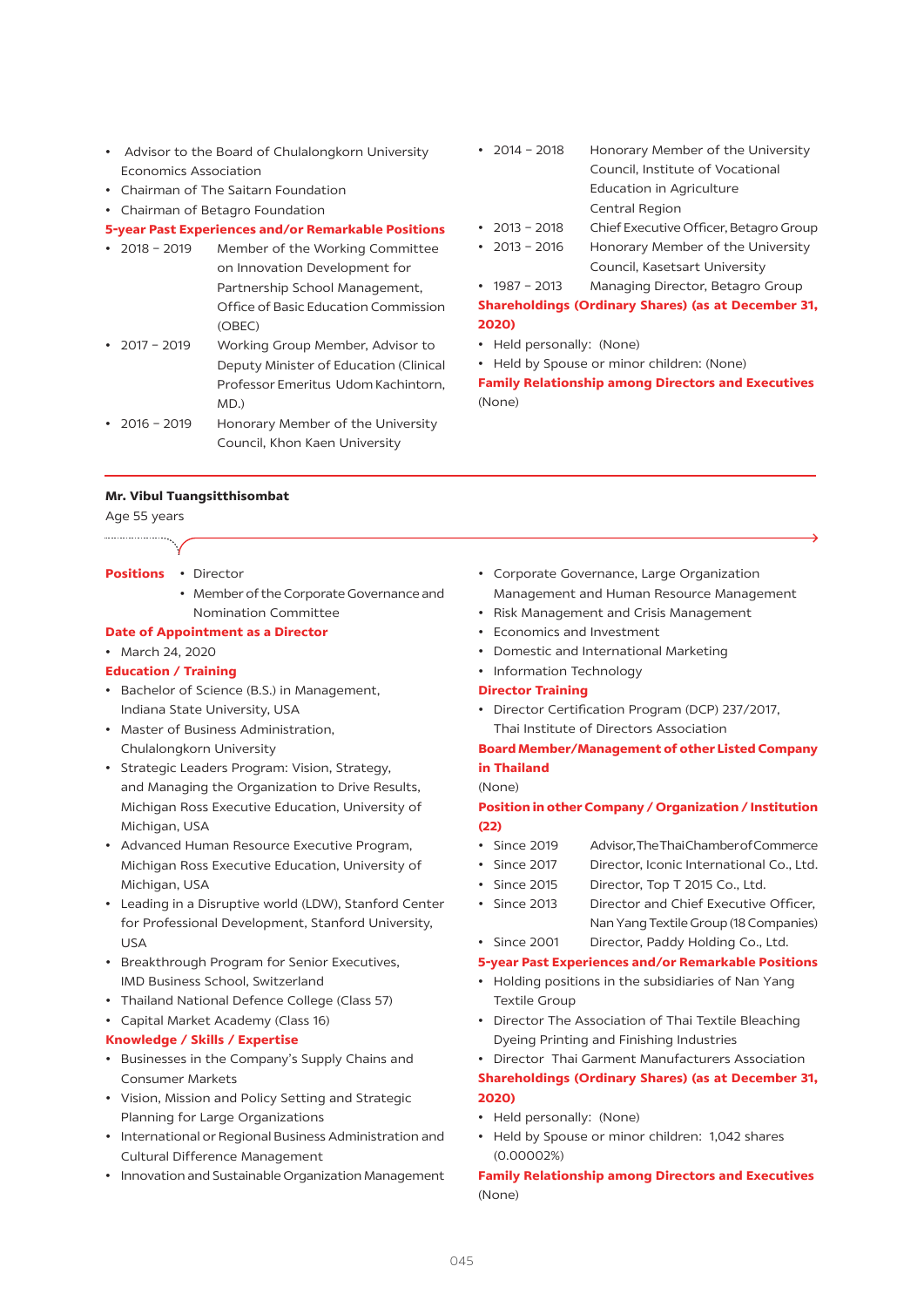#### **Mr. Tanawong Areeratchakul**

Age 57 years

#### **Position** • Director

#### **Date of Appointment as a Director** • March 23, 2015

- **Education/Training**
- 
- • Bachelor of Engineering, Electrical Engineering, King Mongkut's Institute of Technology Thonburi
- • Advanced Management Program (AMP), Harvard Business School, USA

### **Knowledge / Skills / Expertise**

- • Core Businesses of the Company and Businesses in the Company's Supply Chains
- • Other Large Businesses or Industries
- • Vision, Mission and Policy Setting and Strategic Planning for Large Organizations
- • International or Regional Business Administration and Cultural Difference Management
- • Innovation and Sustainable Organization Management
- • Corporate Governance, Large Organization Management and Human Resource Management
- • Risk Management and Crisis Management
- • Economics and Investment
- • Consumer Markets, Accounting and Finance
- • Application of Technology in Industries and Business Sectors

#### **Director Training**

• Director Accreditation Program (DAP) 149/2018, Thai Institute of Directors Association

## **Board Member/Management in other Listed Company (1)**

• Since 2019 President, Chemicals Business, The Siam Cement Public Company Limited

## **Position in other Company/Organization/Institution (45)**

- Since 2020 Chairman of PTIT Refining and Petrochemical Standing Committee, Petroleum Institute of Thailand
- Since 2019 Director, SENFI Swiss GmbH, Switzerland
- Since 2019 Director, SENFI UK Limited, UK
- Since 2019 Director, SENFI Norway AS (Norner Holding AS), Norway
- Since 2019 Chairman, Norner AS, Norway
- Since 2019 President Commissioner. PT Fajar Surya Wisesa Tbk., Indonesia\*
- Since 2019 Commissioner, PT Chandra Asri Petrochemical Tbk, Indonesia\*
- Since 2019 Chairman of the Members' Council, Long Son Petrochemicals Co., Ltd., Vietnam
- Since 2018 Sub-committee, Royal Project Foundation
- • Chairman and director of SCG's subsidiaries, associates, and other companies which are non-listed in the Stock Exchange of Thailand and Overseas, as assigned (36)

#### **5-year Past Experiences and/or Remarkable Positions**

- 2015 2019 Chairman, Thai Cane Paper Public Company Limited
- 2015 2019 Chairman, Phoenix Pulp & Paper Public Company Limited
- 2015 2019 Chairman, Thai Containers Group Company Limited
- 2015 2019 President, Packaging Business, The Siam Cement Public Company Limited
- 2015 2017 Committee, Thai Listed Companies Association
- • 2014 2018 Executive Director, the Electronic Transactions Development Agency (Public Organization)
- 2012 2015 Vice President-Corporate Administration, The Siam Cement Public Company Limited

## **Shareholdings (Ordinary Shares) (as at December 31, 2020)**

- • Held personally: (None)
- Held by Spouse or minor children: (None)

## **Family Relationship among Directors and Executives**  (None)

Remark: \*Listed in the Stock Exchange of Indonesia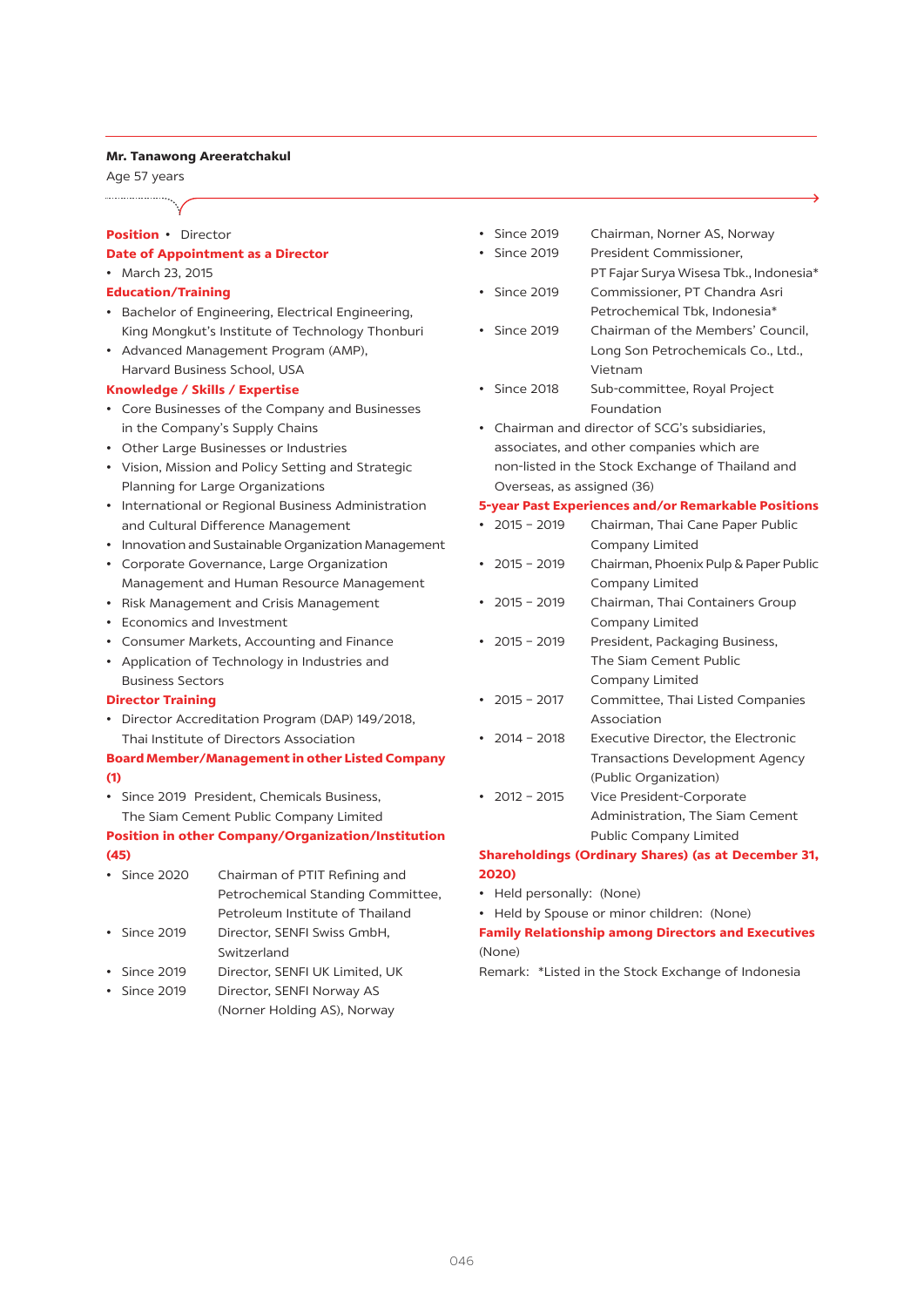#### **Mr. Thammasak Sethaudom**

Age 51 years

## **Position** • Director

#### **Date of Appointment as a Director** • October 1, 2018

- **Education / Training**
- • Master of Business Administration, London Business School, United Kingdom (Distinction)
- • Bachelor of Engineering, Electrical Engineering, Chulalongkorn University
- • Management Development Program, The Wharton School, The University of Pennsylvania, USA
- • Executive Development Program, Columbia University, USA
- • Advanced Management Program (AMP), Harvard Business School, USA

#### **Knowledge / Skills / Expertise**

- • Core Business of the Company and Businesses in the Company's Supply Chains
- • Vision, Mission and Policy Setting and Strategic Planning for Large Organizations
- • International or Regional Business Administration and Cultural Difference Management
- • Innovation and Sustainable Organization Management
- • Corporate Governance, Large Organization Management and Human Resource Management
- • Risk Management and Crisis Management
- • Financial Statements Reviewing
- • Economics and Investment
- • Marketing, Accounting and Finance
- • Application of Technology in Industries and Business Sectors

#### **Director Training**

- • Director Accreditation Program (DAP) 159/2019, Thai Institute of Directors Association
- • Director Certification Program (DCP) 298/2020, Thai Institute of Directors Association

## **Board Member/Management of other Listed Company in Thailand (1)**

• Since 2018 Vice President-Finance and Investment & CFO, The Siam Cement Public Company limited

## **Position in other Company / Organization / Institution (42)**

- Since 2020 Project Director of Central Bank Digital Currency
- Since 2019 Director, Thai Listed Companies Association
- • Since 2018 Commissioner, PT Chandra Asri Petrochemical Tbk, Indonesia\*
- Since 2018 Authorized Representative at the Members Council, Long Son Petrochemicals Company Limited, Vietnam
- • Director of SCG's subsidiaries, associates, and other companies which are non-listed in the Stock Exchange of Thailand, as assigned (38)

#### **5-year Past Experiences and/or Remarkable Positions**

- 2012 2018 General Director, Long Son Petrochemicals Company Limited
- 2008 2012 Deputy General Director, Long Son Petrochemicals Company Limited

## **Shareholdings (Ordinary Shares) (as at December 31, 2020)**

- • Held personally: (None)
- • Held by Spouse or minor children: (None)

## **Family Relationship among Directors and Executives**  (None)

Remark: \*Listed in the Stock Exchange of Indonesia